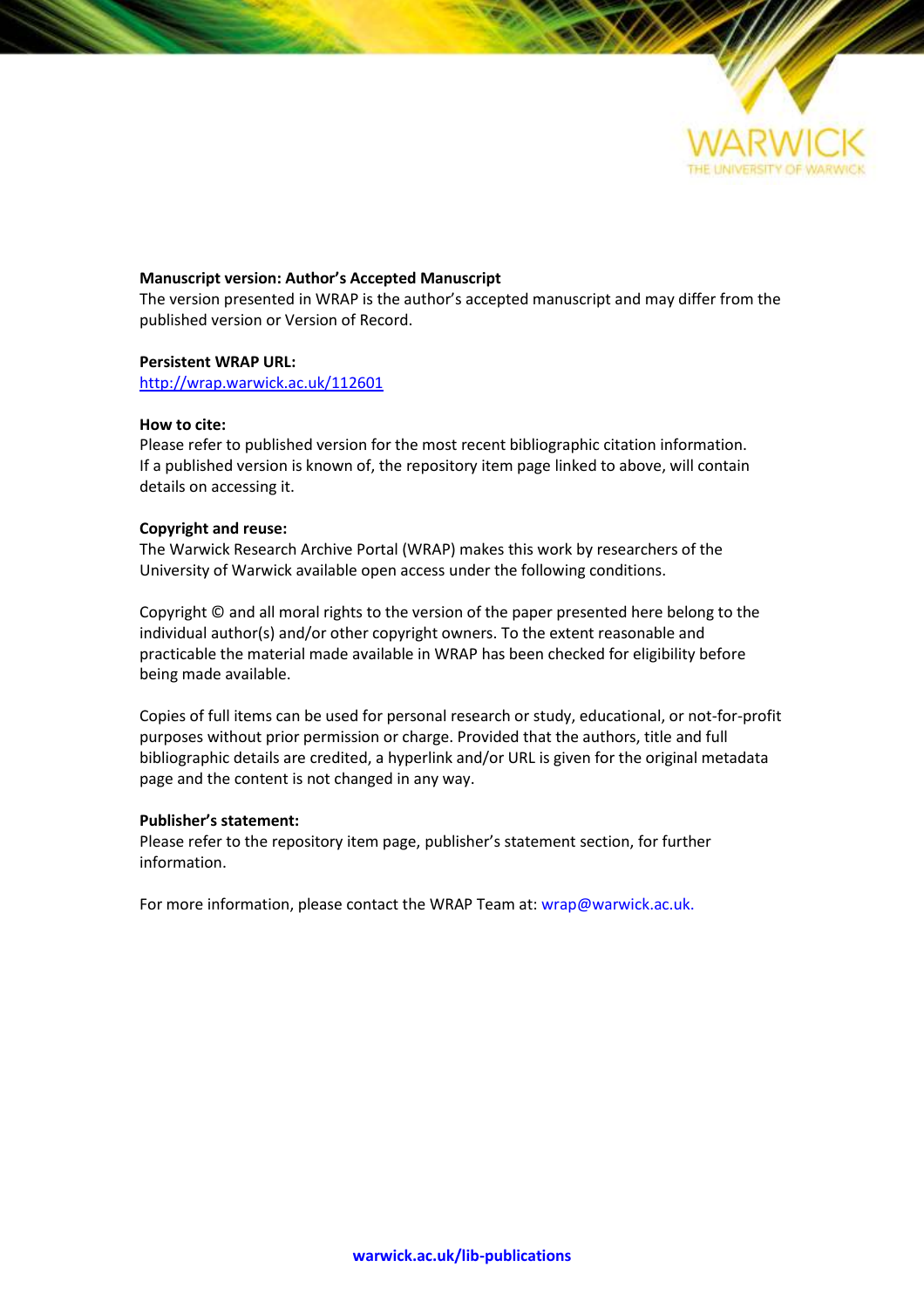# **What's Observed in a Rating? Rankings as Orientation in the Face of Uncertainty**

Elena Esposito University of Bielefeld and University of Bologna

and

David Stark Columbia University and University of Warwick

**Keywords:** ratings, rankings, valuation, second-order observation

Forthcoming in *Theory, Culture & Society* 2019.

Acknowledgements. Please address all correspondance to David Stark, Department of Sociology, Columbia University, Knox Hall, 606 W. 143<sup>rd</sup> Street, New York, NY USA. For comments, criticisms, and suggestions on earlier drafts we are grateful to Kristian Kriener and Celia Lury. Our thanks to the participants in the workshop on "Performances of Value" at the University of Bologna, January 2017. This work was supported by the European Research Council (ERC) under grant agreement no. 695256. Our thanks also for support from Bielefeld University and IKKM Weimar.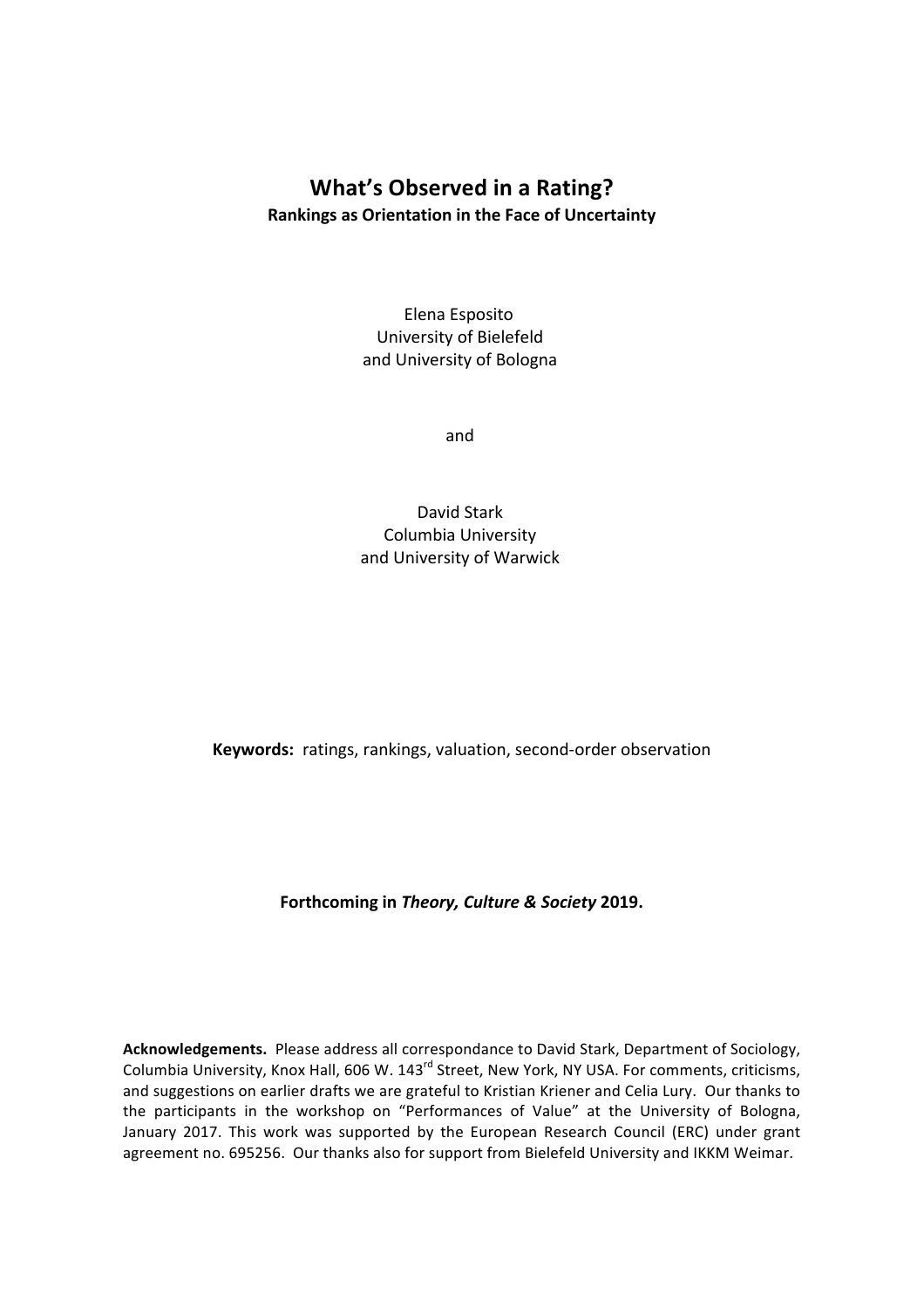# **What's Observed in a Rating? Rankings as Orientation in the Face of Uncertainty**

Elena Esposito and David Stark

Abstract: Ratings and rankings are criticized for being simplistic, obscurantist, inaccurate, and subjective, yet they are becoming an increasingly influential social form. We elaborate the criticisms of ratings and rankings in various fields but go on to argue that analysis should shift its target. The problem that ratings deal with is not observation of an independent world. Instead, the challenge they face is the circularity of second-order observation in which observations must take into account the observations of others. To this purpose they function well enough not because they mirror how things are but because they offer a highly visible reference point to which others are attentive and thereby provide an orientation to navigate uncertainty. The concluding section places the problem of ratings and rankings in a broader historical perspective contrasting the ranked society to the society of rankings. Responding to uncertainty, ratings and rankings perpetuate rather than eliminate anxiety.

### **INTRODUCTION**

They are ubiquitous:

The 100 Best Colleges in the US

The Top 100 Hospitals

The Top 100 Restaurants in Edmonton

Top 100 Songs of the 1960s

Top 100 Movies of all Time

Top 100 EBooks Yesterday

The World's Top 10 Strongest Democracies

The Top 50 Universities under 50 years old

The Top 100 Pizza Toppings.

We are surrounded by ratings and rankings. Banks are rated for financial strength, nations are rated for their level of corruption (Cooley and Snyder 2015), celebrities are ranked by their bankability, and prisons are ranked according to performance standards (Mennicken 2016). Professors are rated by their students, their articles hierarchized by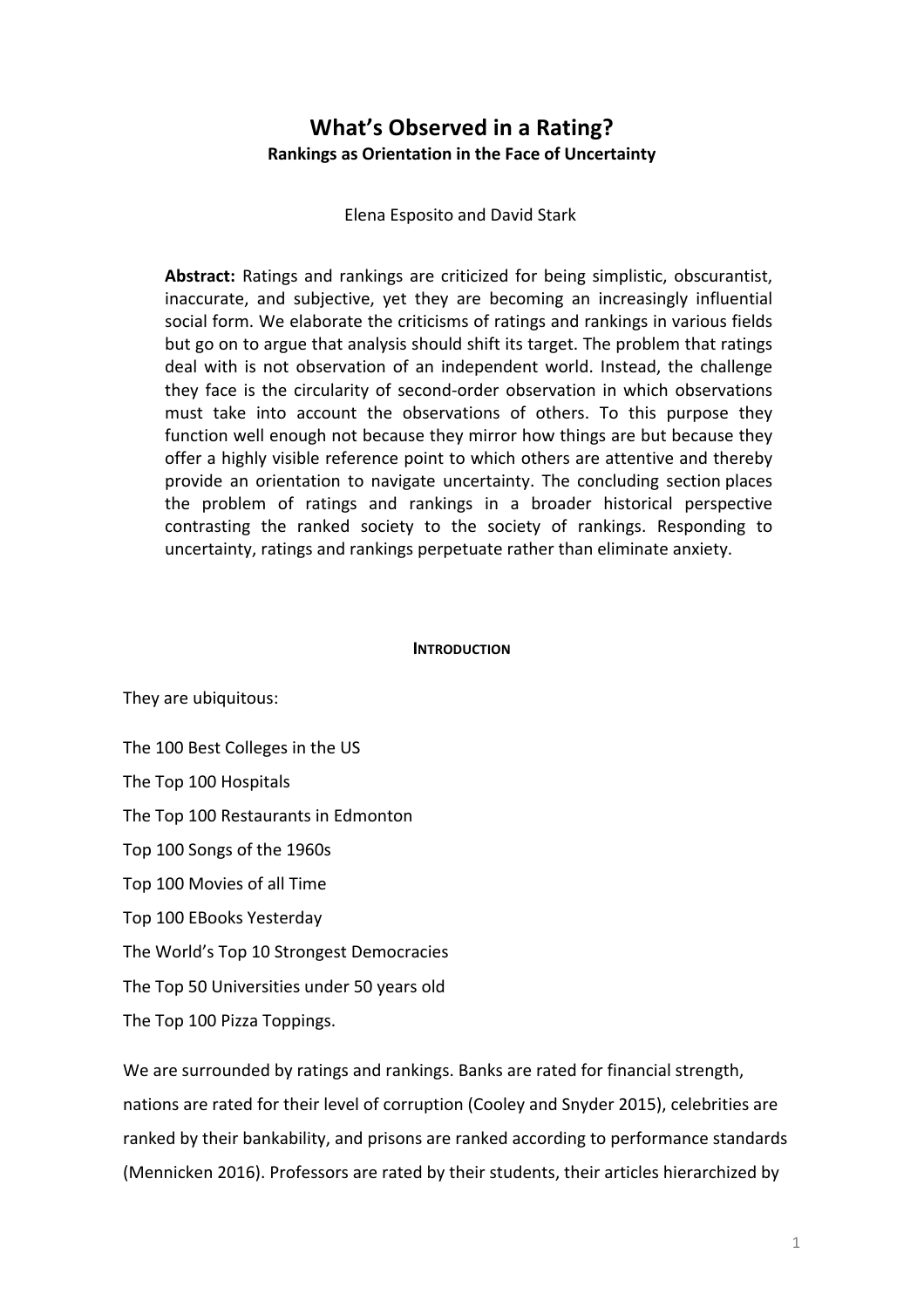citation counts, their journals ranked by impact factors, and their disciplines scored by their relative sexiness (Felton et al 2008). Wines can be ranked by their Parker score (Chauvin 2016), your credit rating expressed by your FICO score (Poon 2007), and the impact of your online presence in the social media world measured by your Klout score (Gerlitz and Lury 2014).

Some ratings and rankings have been around for awhile. The controversial financial ratings agencies, for example, have been in operation for about a century (Langohr and Langohr 2008, pp. 377 ff.). The first blue book Michelin guide was issued in August 1900. Edward O'Brien began editing his annual compilation of The Best American *Short Stories* in 1915. The *New York Daily News* first began grading movies on a scale of zero to three stars in July 1928. But if the ranked list has a long pedigree (going back at least to Moses's stone tablet list of the Top Ten Prohibitions), it is also the case that the rating frenzy is a relatively recent phenomenon. The National Academy of Sciences rankings of graduate programs in engineering and natural sciences began in 1925, but was primarily intended for academics (Stuart 1995). In fact, the craze over college and university rankings really began only after US News and World Report launched its rankings in 1983 (Espeland and Sauder 2007; Musselin 2010). The spread of ratings and rankings in many, very different fields had a sharp acceleration only in the most recent decades (Kornberger and Carter 2010: 33; Grewal at al. 2008). For example, it is only since the 1990s that the financial ratings agencies have had a recognized and explicit role in the regulation of the banking system. At the international level, 53 of the priormentioned 82 public ratings of nation states identified by Cooley and Snyder (2015) appeared since 2001.

While they are becoming more and more pervasive, ratings and rankings are hugely controversial and very much criticized in all areas. Rating Agencies have been charged with a good part of the responsibility for the recent financial crisis: they evaluated bad, late, and evaluated the wrong things. University rankings still find great hostility among academics, who consider them stupid, superficial, self-interested, harmful, and unable to grasp the aspects really significant for research and teaching (Espeland and Sauder 2007). The credibility of restaurants guides is doubted both by chefs and by customers (Ayeh et al 2013) and their effects are ambiguous: the reference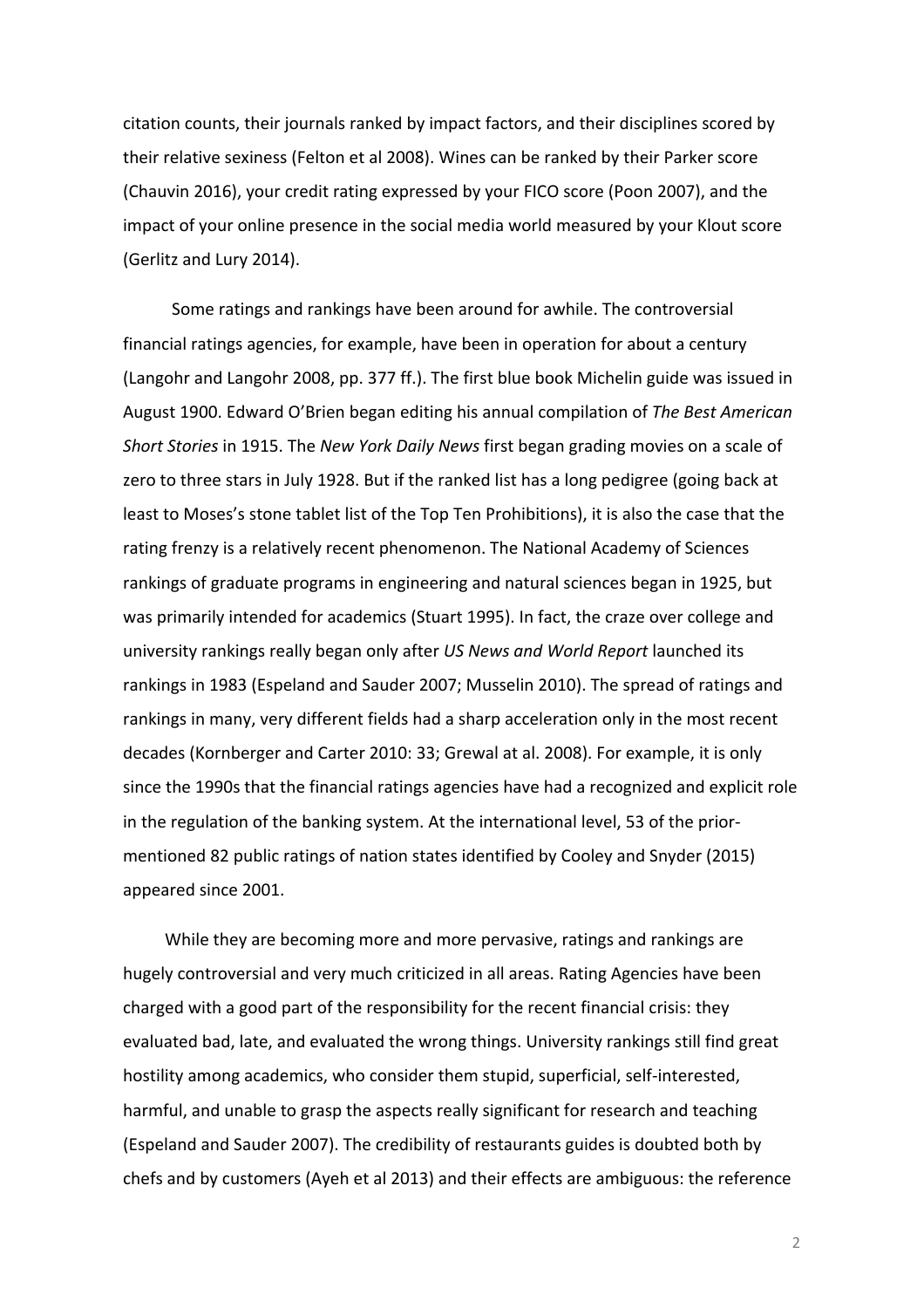to reviews and rankings risks becoming a substitute for live interaction and thereby killing adventure in traveling (Kugel 2018).

People know it and complain. However, these tools continue to proliferate and become increasingly influential as the web – which seems to "think" in the form of lists (Poole 2013, Eco 2009) - further contributes to the explosive growth of ratings and rankings as well as denunciations of them as misguided. Rating Agencies still find buyers for their reviews, which continue to be discussed in the press and in the mass media in general – even when their indications are not followed by traders (for example the downgrading of France in November 2011, which was basically ignored by markets). College rankings, criticized and often openly opposed by academics, have spread so much that it is very difficult to ignore them  $-$  even at the expense of the quality of teaching and research. Parker's rating of wines serves as a general reference for everyone, also for those who oppose the trend towards increasing "parkerized" wines (Chauvin 2014: 90). As Cooley and Snyder (2015) ask provocatively, "If ratings are so fraught, why are they so popular?"

This paper addresses that question, examining the curious situation around the explosion of ratings and rankings from a distinctive perspective: We argue that the features for which ratings and rankings are rightly criticized are the same mechanisms that underlie their effectiveness. There are, of course, wide differences between disparate phenomena like lists on the web, wine ratings, or university rankings.<sup>1</sup> It is not by chance, however, that they are spreading at the same time and share many formal features.<sup>2</sup> To understand these phenomena and their presuppositions beyond the immediate differences we need a broader perspective that considers them jointly and refers to the underlying question they all address: social complexity and efforts to cope with it. $3$  This requires abandoning the idea of reality mirroring. As we shall see, the

 $<sup>1</sup>$  Not all lists are rankings; many are not even ratings. And not all ratings are rankings. Ratings</sup> evaluate but do not necessarily compare their objects. Rankings compare the items and establish a hierarchy, while pure lists do not evaluate and do not compare (Esposito 2017).

<sup>&</sup>lt;sup>2</sup> As Espeland and Sauder (2016: 5) observe, the patterns of evaluation and response created by university rankings are very similar in different contexts subject to accountability metrics.

 $3$  Note on terminology: To avoid unnecessary repetition of "ratings and rankings," except for passages when we are explicitly making distinctions between ratings and rankings, we use the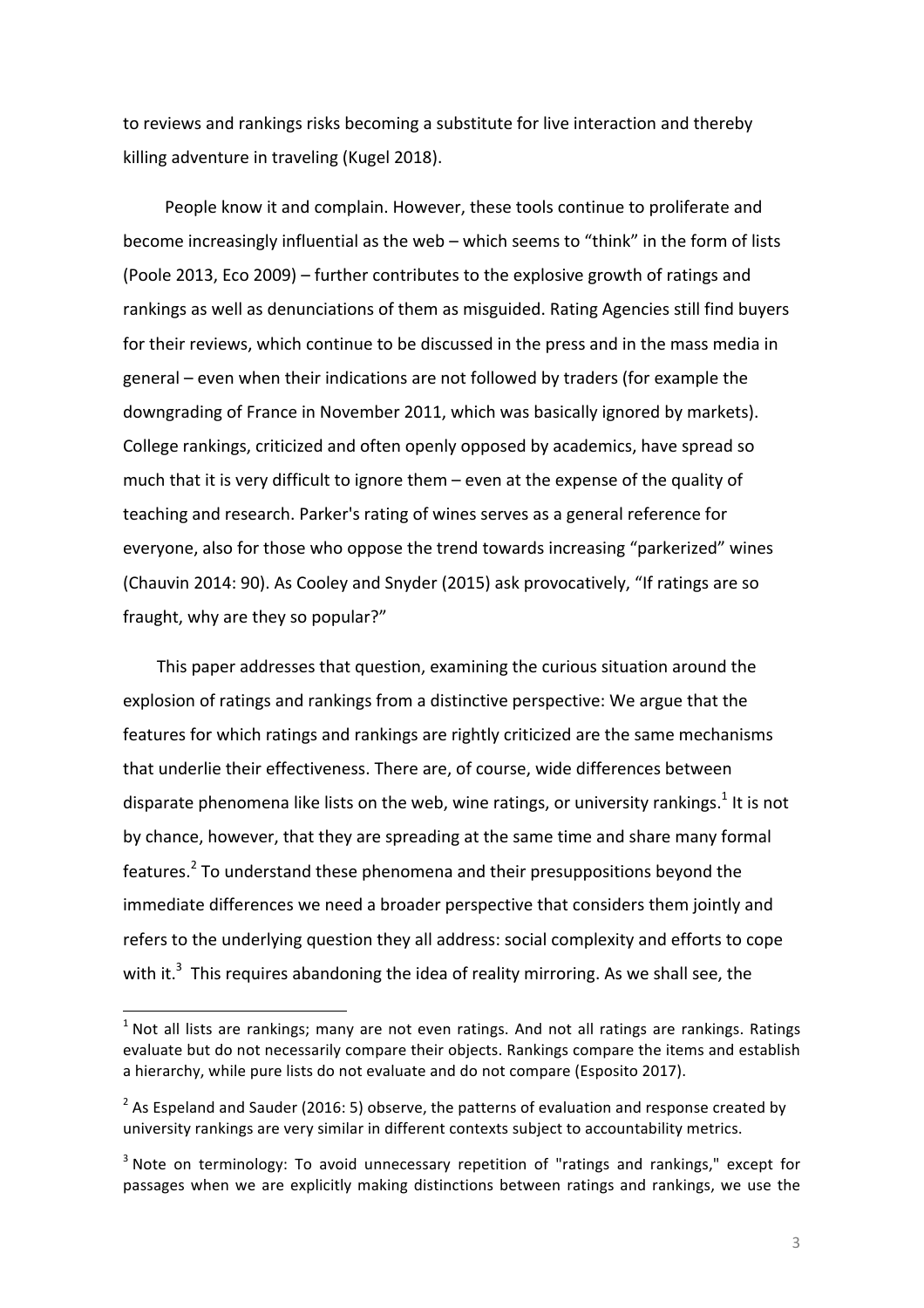problem that ratings deal with is not observation of an independent world (for which they are inevitably flawed and inadequate) but the circularity of second-order observation in which observations must take into account the observations of others. To this purpose they function well enough, *not because they inform us about how things are* but because they provide an orientation about what others observe. It is in regard to problems of second-order observation that ratings and rankings are used, offering a reference in a contingent world with its horizon of uncertainty.

In the section that follows, we summarize the criticisms of ratings and rankings, grouping these along four major lines: 1) Ratings simplify, 2) they are intransparent, 3) they fail as forecasts, and 4) they are not objective. In the subsequent section, we introduce an alternative perspective from which to analyze ratings and rankings, elaborating that framework in the next section by revisiting these four features. In the concluding section we place the problem of ratings and rankings in a broader historical perspective contrasting the ranked society to the society of rankings.

## **BERATING THE RANKINGS**

Ratings and rankings are criticized in every field, from universities to hospitals, from wines to finance. The complaints are remarkably similar across fields and can be grouped along four basic contours. $4$ 

## 1. Ratings and rankings simplify.

Ratings offer a one-dimensional quantitative measure (Karpik 2007: 331) that brutally reduces the qualitative complexity of phenomena and disregards their local, cultural, and social contexts (Cooley and Snyder 2015; Jeacle and Carter 2011: 297;

<sup>&</sup>lt;u> 1989 - Andrea Santa Andrea Andrea Andrea Andrea Andrea Andrea Andrea Andrea Andrea Andrea Andrea Andrea Andr</u> terms interchangeably in this paper. Our object of study is the general social form of the evaluative list.

 $4$  Espeland and Sauder (2016: ch.2) also identify four mechanisms at the base of the power of rankings: commensuration, self-fulfilling prophecies, narrative, and reverse engineering. While their analysis partly coincides with ours in underlining the performative effects of evaluation (discussed below), Espeland and Sauder refer their four mechanisms to the "reactivity" activated by rankings. For us instead, as we will argue, reactivity itself is a consequence of second-order observation. What interests us here is to highlight the characteristics of rankings that make such observation possible and to identify the first-order perspective from which criticisms are formulated.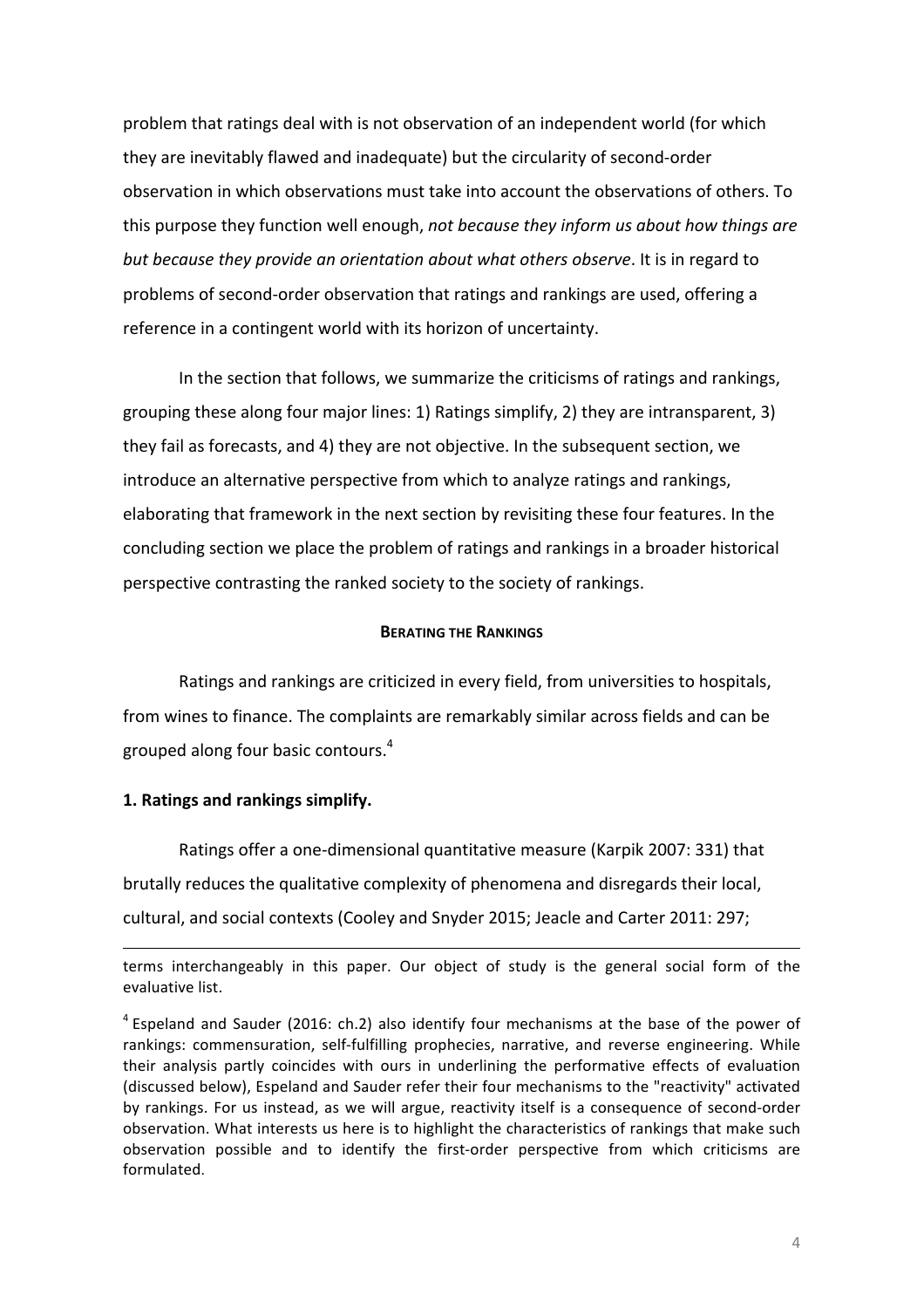Kornberger and Carter 2010: 328). In the financial field they fail to take into account the many dimensions of risk (Levich et al. 2002: 13); in the oenological field they reduce taste to a variety of sensory measures; and in the academic field they flatten the different approaches of colleges onto a single plane, erasing distinctive options (for example, moral or religious choices) and additional offerings (tutoring, counseling, basic research) that do not fit the ratings' evaluative metrics. The ranking of prisons in the UK aggregates in a single number very disparate dimensions such as number of escapes, educational effectiveness, resource management, and telephone answering time (Mennicken 2016), even though some of them can be at odds with each other – an effective educational program for inmates, for example, might not be compatible with a reduction in the number of escapes.

Quantification integrates information but, in so doing, reduces, simplifies, and decontextualizes knowledge, thereby rendering many components irrelevant while imposing a singular form to all the rest (Espeland and Sauder 2007: 17). The problem with a rating begins from the moment it is expressed in a number, one that is larger or smaller than the one attributed to the other evaluated objects. It is this number form that facilitates comparison. Or, stated more forcely, as some critics suggest (Espeland and Stevens 2008), it is this number form that *forces* comparison.<sup>5</sup>

The simplicity of quantification masks the fact that ratings are built around disparate and incommensurable principles of evaluation. It must be such because every scientific article, every organization, every wine, strictly speaking every object, is unique and different from every other one. $6$  In many cases, ratings are created without the intention of comparison. In such cases, ratings begin with scores. In classic guides like Michelin, originally the various features of restaurants were dealt with separately:

 $<sup>5</sup>$  See Stark (2011) on the tendency for ratings to become rankings. There are exceptions, as in the</sup> case of the rating of prisons in England (Mennicken 2016), but they refer to ratings used for administrative purposes rather then for public orientation.

 $6$  In a fascinating study, Kreiner (2010) examines these problems in the case of architectural competitions. The conceptual difficulties spring from the fact that different projects cannot be compared because they do not offer answers to the same question. The various teams of designers in the competition each interpret the task in their own way. Indeed, they must do so because this is part of the creativity of their performance. The results are then different answers to different questions, and these are what rankings (as the result of the competition) should order.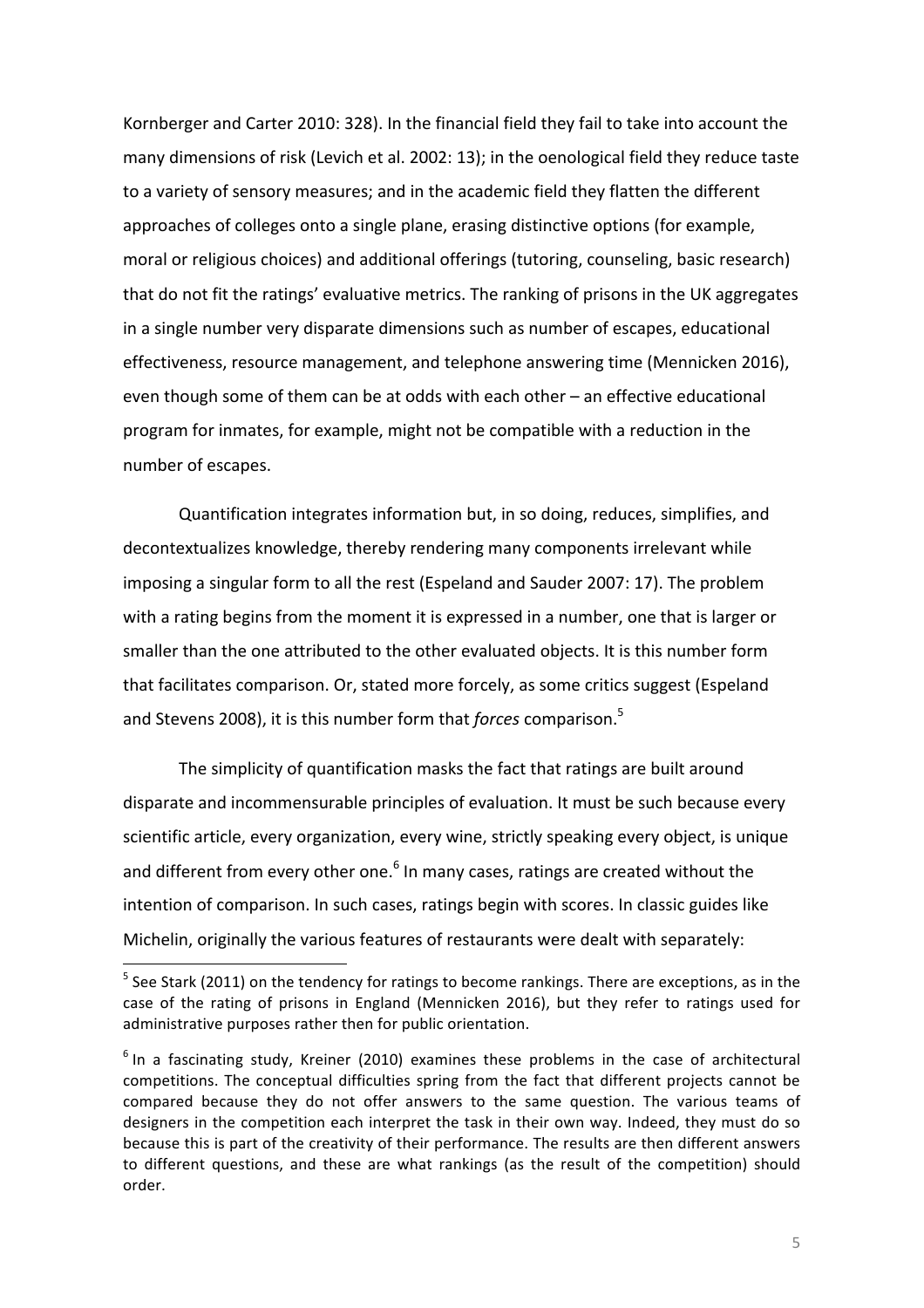quality of raw materials and preparation, for example, but also originality, atmosphere, view, and many other factors that cannot be sensibly aggregated into a single measure (Karpik 2007: 113ff.). What these raw scores offer is a multiplicity of singular judgments. But, once these are available, they tend, almost inevitably, to be put into a comparative mode that yields a rank order (Guyer 2010: 124). From the 1930s, the Michelin guide moved to the aggregate classification in one, two, or three stars.

Thus, comparison emerges even if it was not the intent of those who produced the numbers. From multifacted judgments along many dimensions, the simplified results are the number of stars. From the multiplicity of scorings assessing various aspects of the object, the institution, or the performance, there is now a single score which can easily translate into a position within a ranking. In the current debate, it is this transformation into a ranking that is the principle villain.<sup>7</sup>

The central problem, therefore, is that *singularities are reduced to comparabilities*. A ranking displaces complexity, yielding a hierarchy in which each element has a lower place than the previous one and a higher place than the next one. The hierarchy monopolizes attention. The users of rankings look at who's up and who's down, not at what it is. The ranking describes the mutual relations between a number of entities, and not the performance of each of them (Stuart 1995) - much to the frustration of the entities involved, who can happen to make significant individual progress without changing at all the position in the rankings (because in the meantime the others also moved) (Cooley and Snyder 2015; Schulz et al. 2001: 37).

Several problems derive from this reduction of singularities to comparabilities. Among these, critics bemoan that comparability leads to competition. What was supposed to be a descriptive measure to provide information to the user about the object (e.g., the quality of a university or a restaurant) tends to become an assessment

<u> 1989 - Johann Stein, marwolaethau a bh</u>

 $<sup>7</sup>$  Let's take for example the recent alarm on university rankings, which even attracted the</sup> attention of the White House (Shear 2014). In the face of the many dysfunctional consequences of the rankings of colleges, it has been proposed to replace the (uncontrollable, suspect, generic) rankings with a system of ratings, which offer a series of evaluations on various aspects of each institution, without aggregating them in an overall order. Ratings should be more stable and controllable, "driven by a commitment to quality, not by an obsession with a numerical standard" (Policano 2005: 32).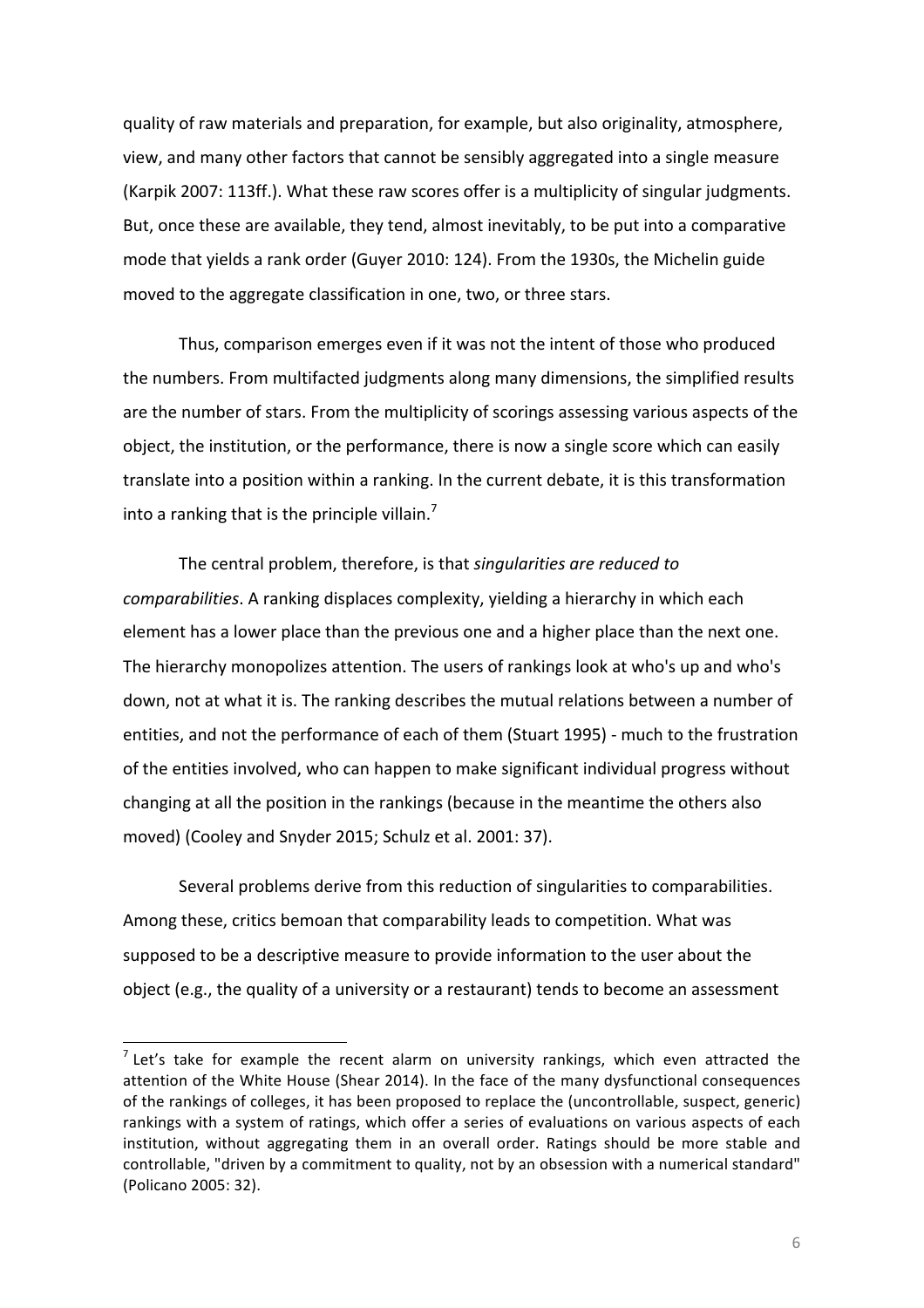that puts it in competition with other items. Competition is not a "natural fact" that ratings merely reflect, but rather a consequence of the assessment. Entities such as cities, for example, before the production of league tables that assess and implicitly compare them, were not "better" or "worse" than the others, but were just as they were – with their histories, their specificities, and their incomparable features (Kornberger and Carter 2010). The production of league tables of cities, starting from the 1980s, generated debate and competition among them. This socially constructed competition changed how cities were observed (both internally and externally) and produced a series of consequences in policy and resource management.

#### **2. Ratings and rankings are intransparent.**

 

Ratings are black boxes. Who relies on ratings, as in general on the various forms of audit, relies on an opinion (Power 1997: 175; Langohr and Langohr 2008), without really knowing upon what it depends because the system of ratings – ranging from the structure of evaluating entities, to their evaluation criteria, to their metrics, procedures, and algorithms – is substantially opaque. The ownership and internal organizational structure of the evaluating entities, critics claim, are obscure. In some cases (for example, in financial firms but also for universities or restaurants), the metrics, procedures, and algorithms used in the evaluation are officially and explicitly kept confidential, allegedly to avoid manipulation by the rated entities. Where ratings rely on experts, criteria are not disclosed lest they lose their privileged status (Blank 2007: 8).<sup>8</sup> Moreover, in many cases the work of evaluators requires the availability of confidential information provided by companies, such as budgets, forecasts, contingent risks analyses, and information relating to new financings, acquisitions, dispositions and restructurings – and this confidentiality is respected.

The lack of transparency in the structures and processes of the rating system is matched by a similar lack of transparency in its legitimation. The rating of educational institutions, for example, is clearly a matter of public concern yet it is predominantly

 $8$  But the counter-trend, as in TripAdvisor, towards user-based reviews, where giving up control of the sources is the source of credibility (Jeacle and Carter 2011), keeps evaluation criteria just as obscure.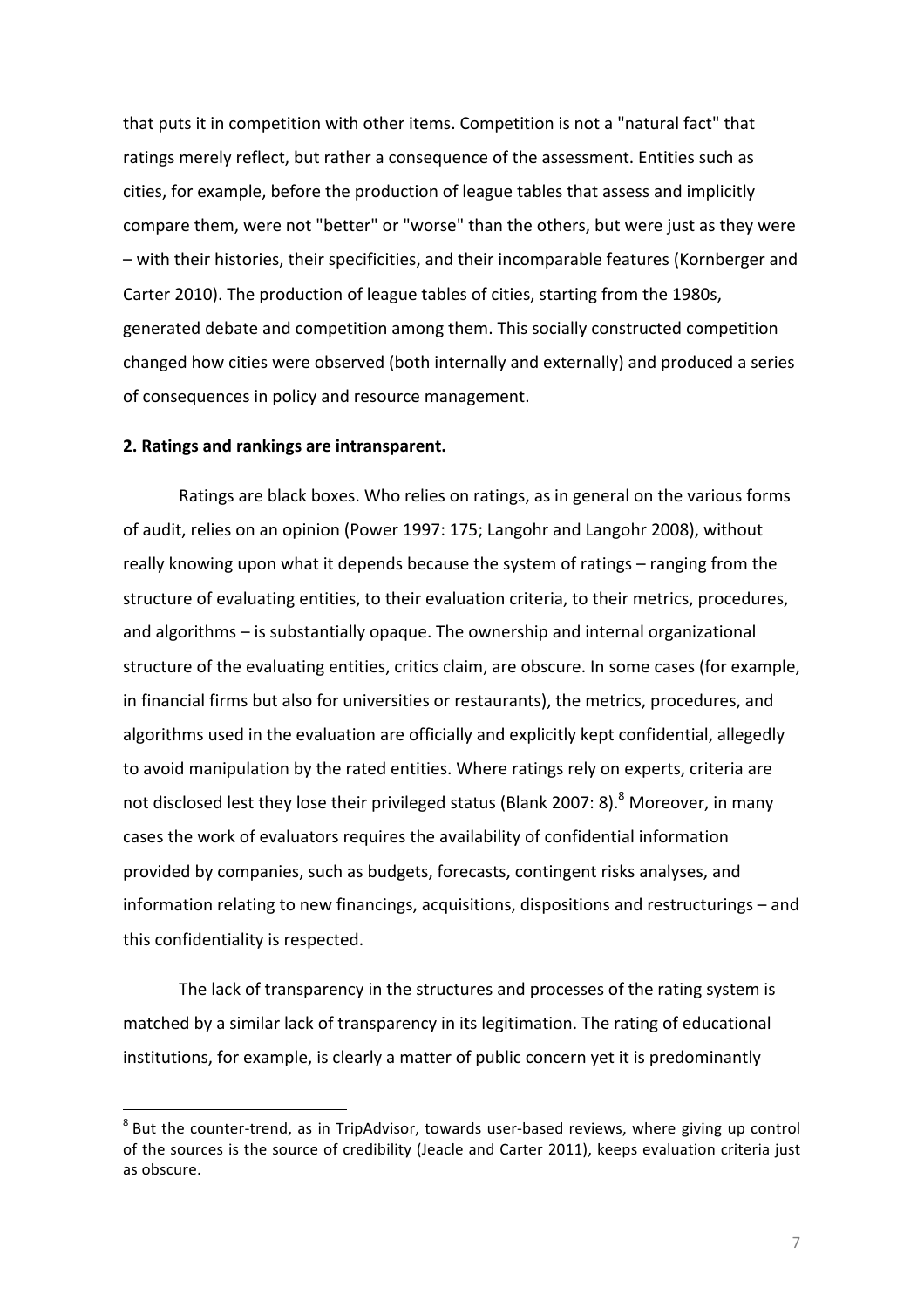conducted by for-profit private rating organizations based in the media world with dubious academic legitimacy. This situation is especially troubling in fields where rating and ranking organizations have emerged in recent decades as new regulatory actors with considerable power (Cooley and Snyder 2015). In the financial sector, for example, since the Basel 2 Agreement the assessment of credit risk used to calculate minimum capital requirements for banks is to be carried out by acknowledged financial ratings agencies (Partnoy 2002; White 2002). These agencies produce a public good, yet their operation as private entities is largely protected from the gaze of the public. They have not been elected, were not chosen, were not even nominated, and their legitimacy remains intransparent, outside the codified procedures of public debate.

This lack of transparency is even more suspect because of the peculiar dependencies linking rating organizations to the rated entities. In many cases the evaluators are tied to the evaluated. These links are sometime direct as, for example, with the financial ratings agencies whose work is paid and judgments are purchased by the rated entities. Often, these links are indirect, as when evaluators and evaluated come from the same milieu (restaurant reviewers know the chefs, wine raters have longstanding ties to vintners, and so on). Moreover in complex situations, such as the current financial arena, raters inevitably act as consultants and affect firms' decisions, indicating for example how they would rate them if re-organized in particular ways (Sinclair 2010: 8). How can we trust the neutrality of their judgment?

#### **3. Ratings and rankings fail as forecast**

Ratings are frequently consulted in hopes of obtaining a description of the world that lies ahead. But, as Yogi Berra noted, "It's tough to make predictions, especially about the future." The future predicted by the rating can be observed only ex-post, and in social life the problem becomes even more complicated because even in retrospect one cannot know whether success or failure really indicate that the assessment was correct or false. Was the rating confirmed because it was an accurate judgment or because the object adjusted to the evaluation (e.g., markets modified as a result of the information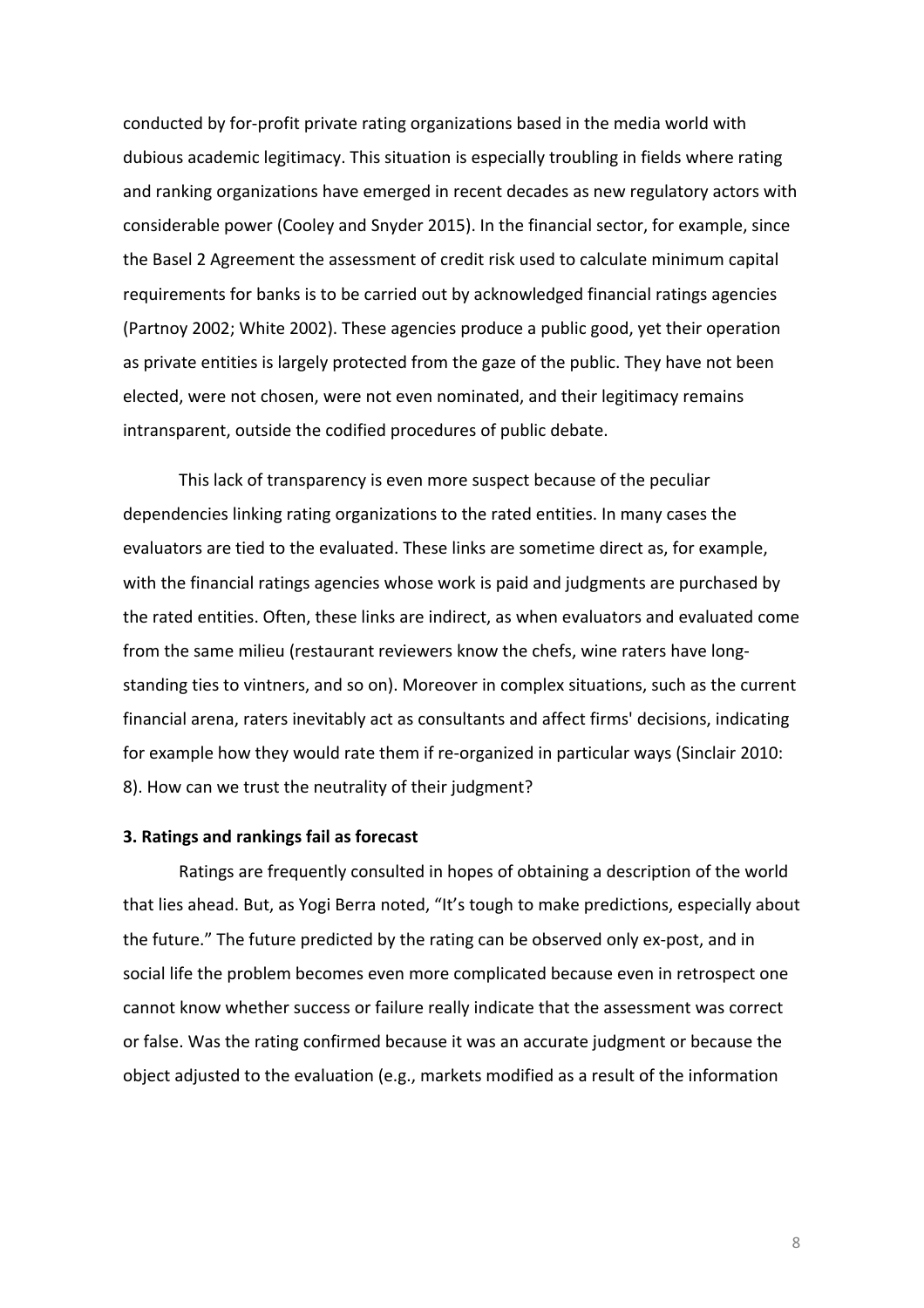provided by ratings)?<sup>9</sup> If the prediction failed, was it because it was wrong or because, being correct and credible, it was followed by everyone, thereby changing the conditions of the world (the excellent family restaurant became mediocre and standardized as a consequence of the recommendation in the guide)?

For these and other reasons some critics suggest that in social life ratings have little informational value about the future and, in fact, that it is difficult to figure out if and how they have any informational value at all. Rating assessments notoriously lag behind. Ratings often retrospectively model what has already happened (Cooley and Snyder 2015) and construct an image of the future that is merely a forward projection of data from the past. Financial ratings run after the market, which anticipates the majority of changes in ratings (Partnoy 2002). Research shows that sovereign credit ratings systematically fail to anticipate crises in emerging countries (Reinhart 2002). The measures ratify the changes already underway and produce pro-cyclical trends.

The future is made of surprises, but the data available in the present allow at best to protect against expected surprises. Yet in social situations it is the unexpected surprises (the low frequency high impact events) – which cannot be derived from current trends – that are the really interesting ones. A financial analyst would like to know which unpredicted event can endanger the reserve capital of the bank; a future student would like to know which skills will boom on the future labor market, i.e., not the ones already emerging today. But this is precisely the information that ratings are not able to provide.

### **4. Ratings and rankings are not objective**

 

Ratings, goes the prevalent view, should provide objective information, available for everyone regardless of the point of view and the interests of the observer. The more objective, the better they can fulfill their informational function. Their function is to overcome the obstacles standing between the user and the necessary information in the proper form useful to make a decision. Such obstacles can be information asymmetries that block the user (as outsider) from essential insider knowledge or lack of time and competence to adequately evaluate available information.

 $9$  Ratings tend to activate a process of *reactivity* whereby the evaluated institution (law schools, for example) adjust their practices to conform to the criteria of the rating agencies (Espeland and Sauder 2007: 6ff.; 2016, ch.2).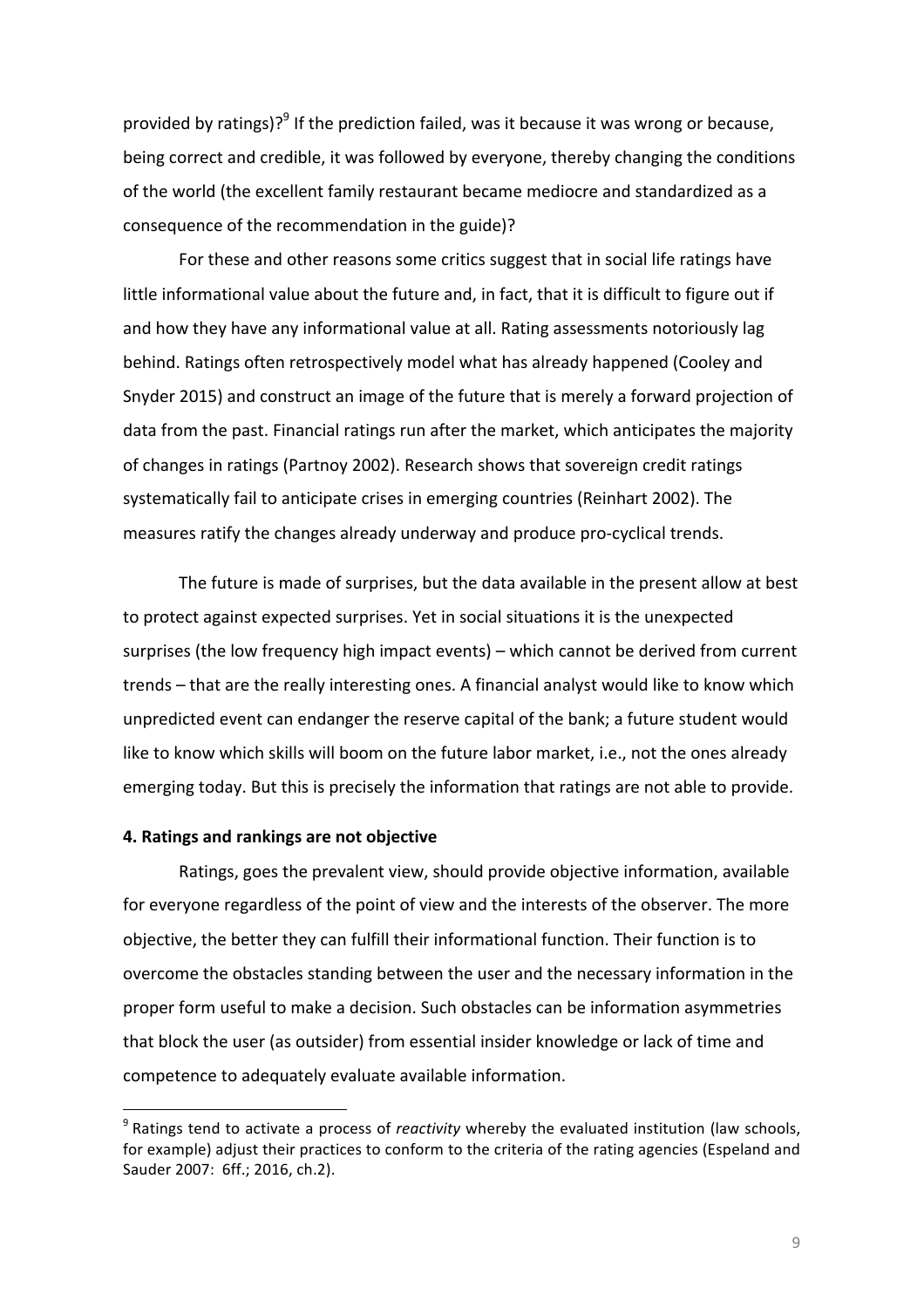Critics claim, however, that when ratings are subjected to scrutiny, one quickly discovers that their judgments lack objectivity. As evidence for the lack of objectivity, critics point to the fact that movements in placements on the lists of rankings inexplicably change too quickly. As such a case, given the stickiness and complexity of metropolitan transformations, how can a city like Los Angeles move in a single year from  $10^{\text{th}}$  to  $17^{\text{th}}$  place on a ranking of cities (Kornberger and Carter 2010: 338)? It is implausible that the quality of life in Los Angeles could be altered so much from one year to the next. But, for other critics, it is instead the lack of change that indicates the presence of bias. Stickiness in this case affects the placement in the rankings, with the entities at the top keeping their positions over time, even if the world, the criteria and the evaluation methods change (Schulz et al. 2001). In the 1999-2006 list of US News and *World Report* top 50 universities 47 institutions were always present, while Harvard, Princeton, Stanford and Yale were in the top five throughout (Grewal et al. 2008). Can such a rigid classification be trusted?

When prompted to defend their objectivity, evaluators attempt to dispel any idea that their work is judgmental or arbitrary; and they are quick to claim that they follow standardized and tightly regulated processes (Pollock and D'Adderio 2012: 575).<sup>10</sup> But in the world of ratings, as in any domain of social life, reliability (in the sense of commitment to procedures and compliance with rules) does not imply general validity (Cooley and Snyder 2015). Take, for example, the status of "friendly" or "affordable" in the evaluation of cities, or "courtesy" and "elegance" in restaurants. These and similar notions inevitably depend on the perspective of the group of persons the rating intends to address. And even when they intend to measure objective characteristics, such as the "locational advantages" offered by large cities for those in business (e.g., the number of MBA programs, Google hits, patent applications, daily newspapers, and the like), the indicators depend on a choice of the evaluator, and do not necessarily actually measure the entity you want to know. The indices, on the whole, rather than on the world they should measure inform on those who measure and on those who are measured  $-$  on how

 

 $10$  Rating agencies themselves emphatically repeat that they offer are no statements of fact (Langohr and Langohr 2008: 17, 474) – but also claim rather contradictorily that they offer opinions that "objectively measure the credit risk of the issuers business and its debt financing and resolve information asymmetry about it" (89).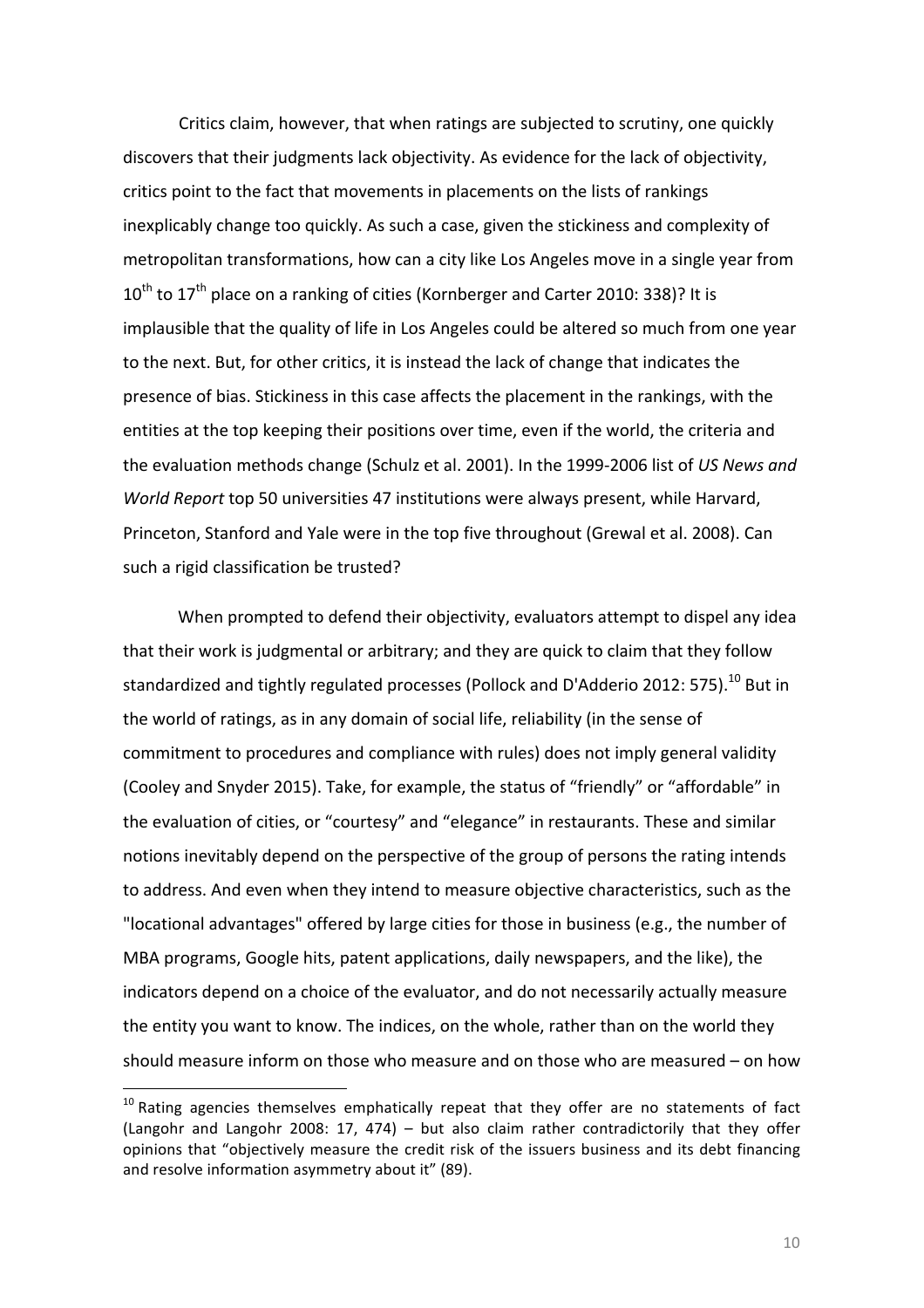they operate and how they react to the measurement (Kornberger and Carter 2010: 335ff.).

### **RANKIIGS AS REFERENCE POINTS IN A WORLD OF UNCERTAINTY**

Ratings and rankings, critics contend and we agree, are simplistic, obscurantist, inaccurate, and subjective. Unfaithful to their promise as neutral sources of valuable information, they nonetheless circulate in widening spheres and proliferate in increasing numbers. Untrusted, they are nevertheless consulted. Whether we pay for them with our money or, when freely available, pay for them with our allocated time, we pay attention.

To understand why we pay attention  $-$  that is, to grasp the role and functioning of ratings and rankings – we will need to change perspective, starting from assumptions about the challenges facing the consumer or decision maker who consults a ranking. By one way of thinking, the user seeks information about the qualities of the products, services, or institutions being considered. In a world in which more and more options are competing along more and more dimensions, how to decide which is the more valuable? The ranking, so it would seem, offers such information in a straightforward format. And the better it represents the underlying reality and the better it demarcates the more valuable from the less valuable, the more valuable it is to the decision-making user.

The problem with this view it that it vastly underestimates the complexity of the observational character of the problem of "what's valuable?" in our data-rich society. Complexity means that there are more possibilities than can be taken into account, and that you know it (Morin 1985; Luhmann 1984: 45 ff.). Any data could be connected with other data, and could thereby look different - whether by someone else somewhere else who is dealing with it in another way or by us ourselves in the future. Complexity dramatically increases contingency (the possibility to be otherwise). It amplifies uncertainty and compounds the difficulty of making decisions. How do I decide that the available information is reliable if the more I collect information the more this inadequacy will be obvious to me? And how do I decide, knowing that important information will be produced as a *result* of my decision and therefore cannot be known before I act? Nevertheless I must decide, because not deciding also has consequences.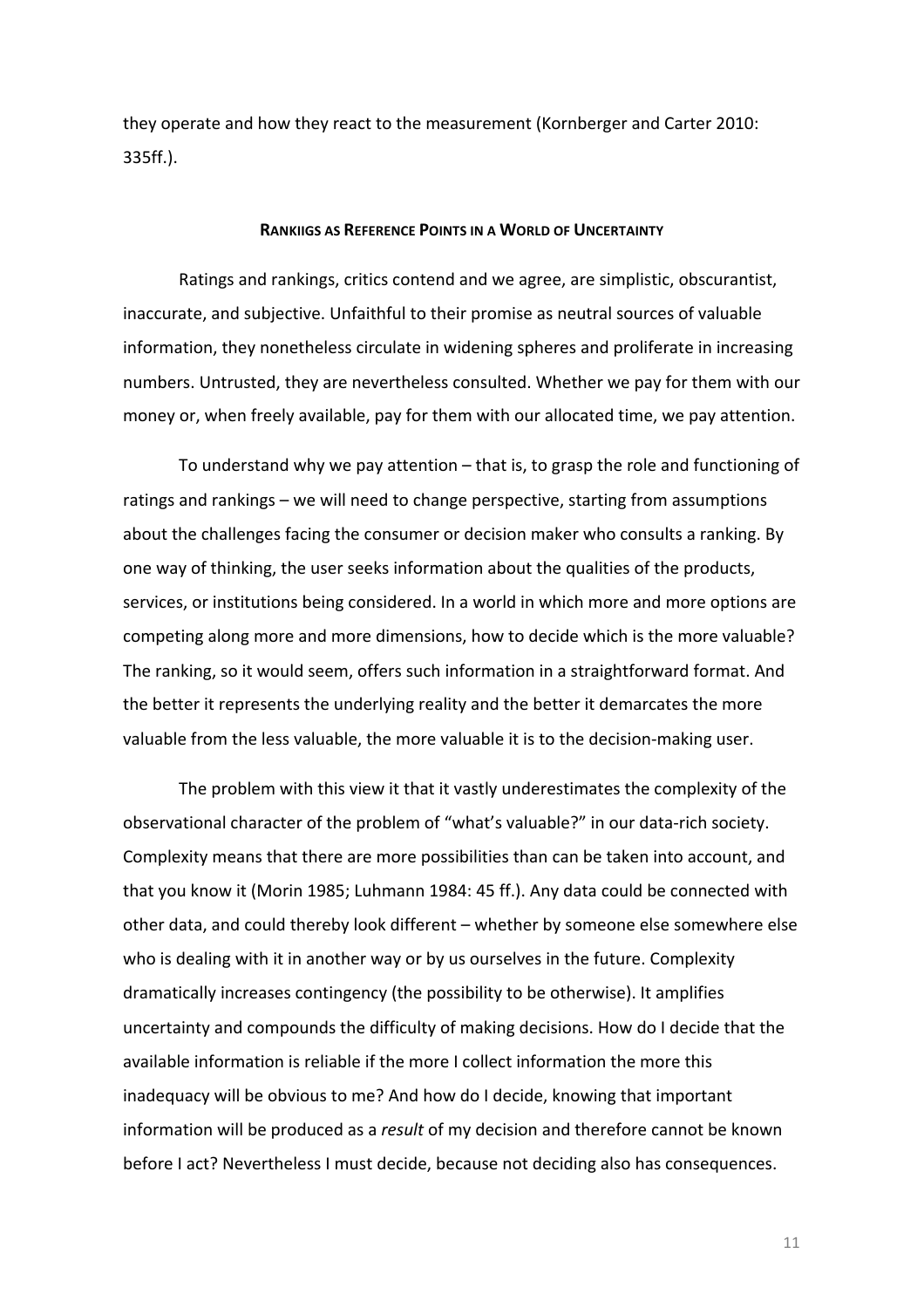These are the typical dilemmas of our risk society (Beck 1986; Luhmann 1991), which do not only affect big public choices (nuclear power, genetically modified organisms, global pollution) but also small and middle range daily decisions: to which school should I enroll my children, how do I organize my pension plan, which wine should I buy for a dinner with my colleagues? In all these cases we do not have all the information necessary to decide with certainty, first because this information depends on what others think and do: the right school is the one whose name will be best evaluated by employers, the right wine is the one that will make a good impression on my guests.

This is particularly elusive because the others also observe, and what they observe depends in turn on what I and the other observers do. This inevitable circularity makes the issue unstable and difficult to manage. This circularity creeps in even in the most personal aspects as taste, for example in the by now extremely complex selection of quality wines. In front of the multiplicity of skills that one should have, often the wine that we know to be considered the best is the one we like best: taste is the consequence, not the premise of the evaluation (Hennion 2015; Karpik 2007: 302). Of course we can always disagree, but in order to do it we must have an orientation  $-$  we must disagree with something (Chauvin 2014).

How do ratings and rankings facilitate action amidst such circuits of uncertainty? We claim that they are effective under conditions of high complexity because they shift the reference from the world to observers  $-$  i.e., from first-order observation to secondorder observation. The distinction of first-order and second-order observation has been introduced by Heinz von Foerster (1981) to distinguish the condition in which observers focus on objective data from the one in which they turn to the perspective of other observers. As von Foerster argues, in the shift to second-order observation reality does not disappear, but does not coincide with objectivity any more. Reality is not the starting point, it is the result of observation, produced by the reciprocal reference of observers to the perspective of others. This is the most reliable reference in a world that has become too complex for univocal determinations. Even if not objective, this multiple reality is by no means arbitrary. What observers observe is contingent (in the sense that it would be different from another perspective) but cannot be changed at will. Once a reference has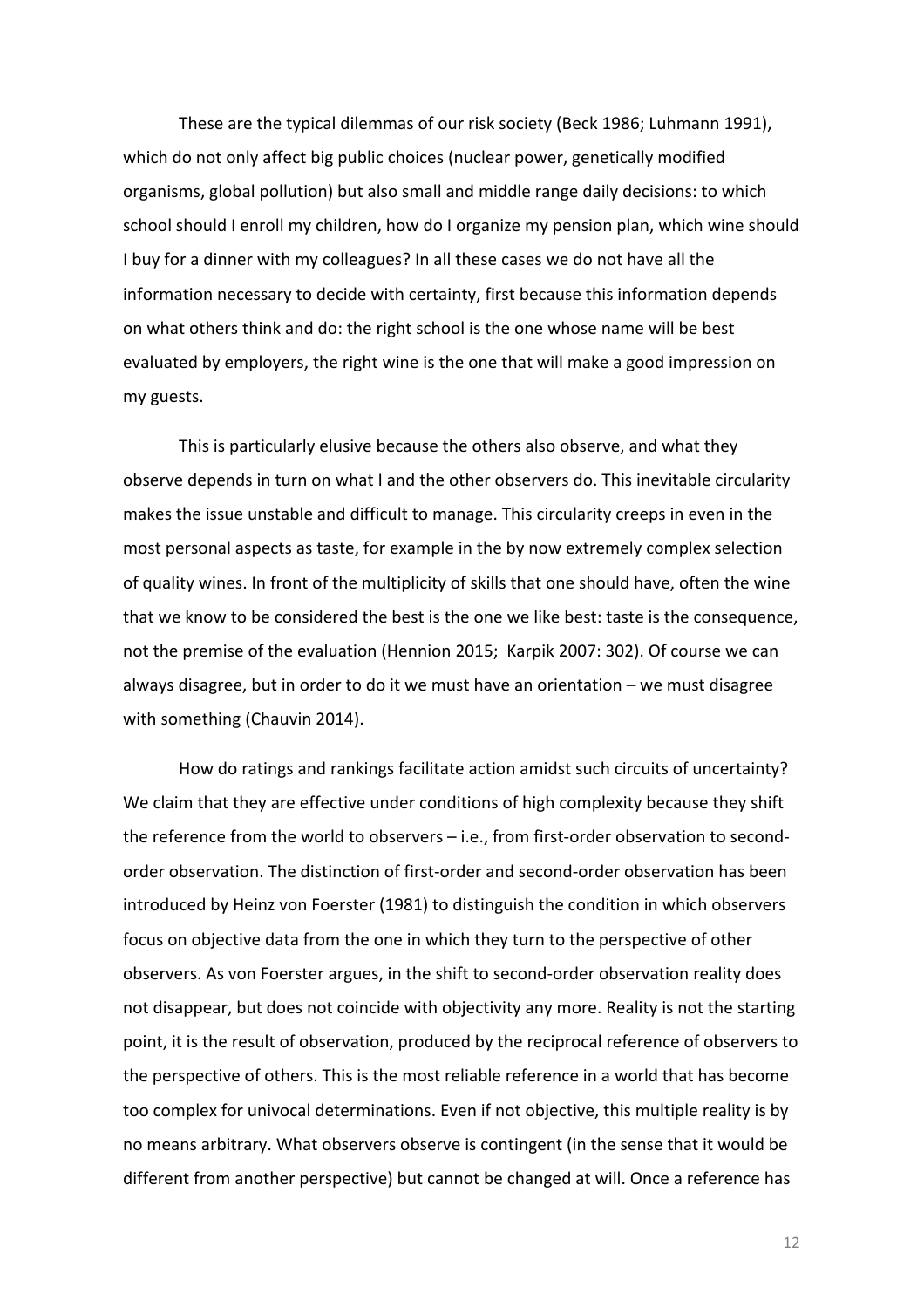been chosen and shared, the perspective is binding, effectively excluding any arbitrariness. 

Second-order observation does not imply knowing what relevant others are thinking. This is an impossible fantasy, only increasing uncertainty. Bypassing this uncertainty, ratings and rankings offer a reference about which one can be relatively certain. I cannot know the thoughts of relevant others, and I cannot know all of the data and information to which they are exposed, but I can know that there is strong likelihood that others observe the ranking. I need not trust in the reliability of the ranking to have reasonable confidence that others have consulted it. The ranking is an opinion; but not just any old opinion. It is one that I pay attention to because others pay attention to it. Rankings are important because people consider them important, and everyone knows it. 

The "opinion" of the ranking is an opinion that everyone observes and can observe others observing. The visible public character of the ranking makes it a common reference point (Langohr and Langohr 2008: 474). We do not need to believe the facts of the ranking to take the ranking itself as a fact that exists on the social landscape.<sup>11</sup> However untrustworthy, as a common reference the ranking is a point of orientation from which to navigate an otherwise uncertain decision space.<sup>12</sup>

We do not claim that rankings solve the challenges of making decisions in a world of second-order observations. Our task is to understand *the success of rankings as a* social form, not to assess whether rankings help users succeed in making better decisions. A ranking is successful if it is taken as a reference for decisions, which can themselves be successful or not. In light of our general argument, we now turn to the 4

<u> 1989 - Johann Stein, marwolaethau a bh</u>

 $11$  The para-objectivity of ratings (the reason why they are treated "as if they were facts") relies basically on this public character: they hold as a reference as far and as long as others take them as a reference (trusting them or not) (Power 1997: 175). There is no need of objectivity to carry out this function: you just need a reference that holds as "common standard" (Langohr and Langohr 2008: 90) and is recognized as such. "What is central to the status and consequentiality of rating agencies is what people believe about them, and they act on collectively – even if those beliefs are clearly false" (Sinclair 2010: 5).

 $12$  Highly visible, Robert Parker's wine scores are an essential reference for everyone in the world of Bordeaux wines, even for those who do not agree with his judgment but must decide the price of the wine or plan purchases for the following year (Chauvin 2014).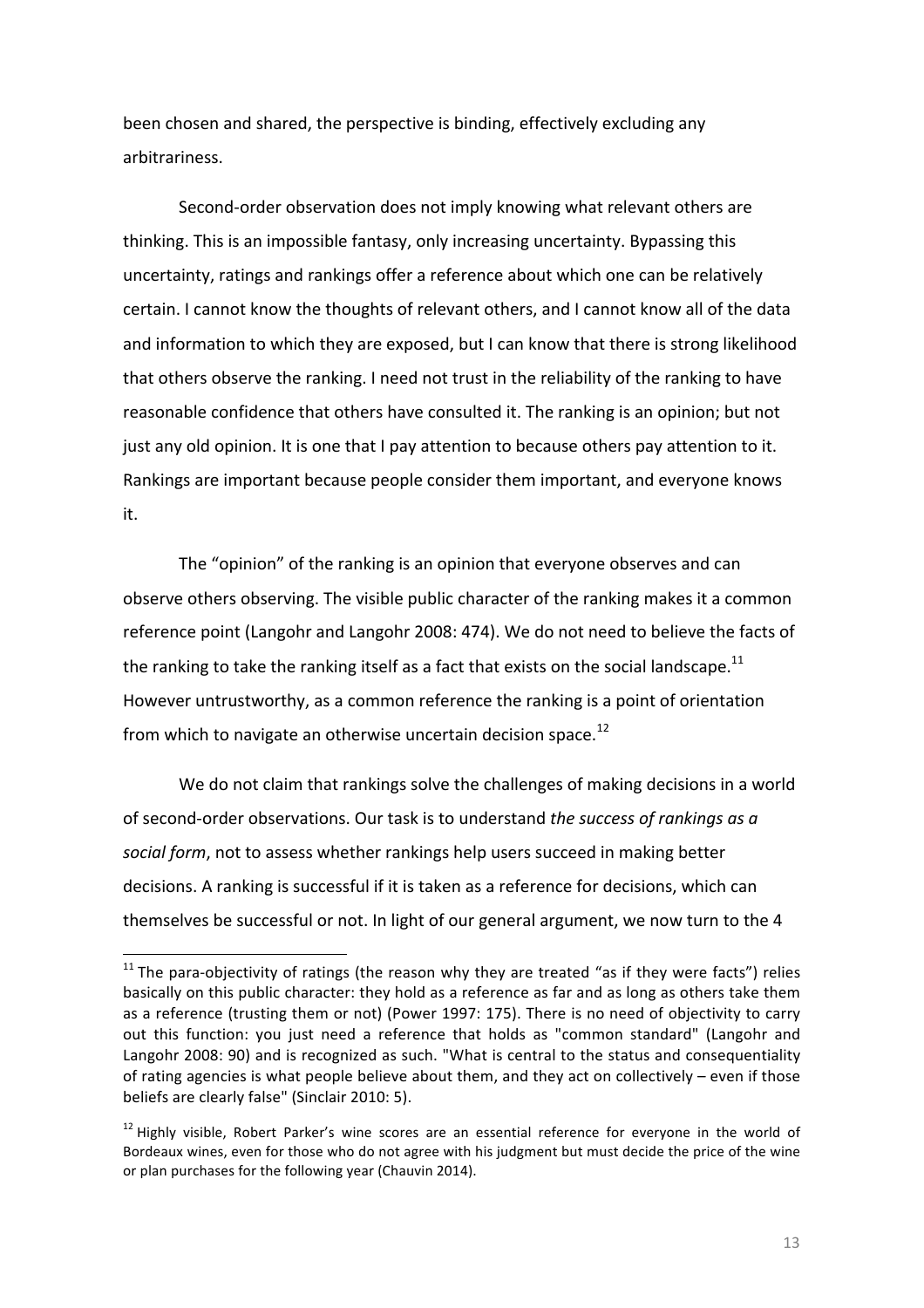dimensions of the criticism of ratings from the perspective of second-order observation. From this point of view, that they are unreliable as descriptions of independent objects is irrelevant. Their function is different and should be analyzed from another perspective, which would also be the starting point for incisive critique. As we shall argue, the same factors for which ratings are criticized appear, from this perspective, as the determinants of their problematic effectiveness.

#### 1. Ratings and rankings simplify

 

Recall that critics berate rankings as quantified and one-dimensional, expressing evaluation in the form of a number that has a value only inside this ordering, lower or higher than those above or below. Such quantification simplifies and decontextualizes information, erasing all qualitative nuances.

In a complex world of second-order observations, however, this brutal simplification is necessary to bring information to a form in which it can offer guidance. That numbers are decontextualised and depersonalized has the big advantage that they are easy to export and to make public (Espeland and Sauder 2007: 16ff.; 2016: 11). They work for everyone, with no need to know where the receiver is located and what she thinks (Jeacle and Carter 2001: 300; Chauvin 2014: 33). Everyone will be free to recontextualize them as one prefers, and their ordering value does not get lost. Numerical rank takes advantage of the fact that we tend to assume that the meaning of numbers is universal and stable, independent from interpretation. Thereby, it holds for all observers regardless of their perspective, with the additional implication that, observing the ordering, you know what the others can know, even if you don't know what they think or how they reason. In the recontextualization everyone will then produce his own meanings, but you don't need to know them for the ordering to work. And there is no need to reconstruct the perspective of the issuer in order to use the ordering. Therefore the organization in ordered lists is easy to write and easy to read.<sup>13</sup> The users read the ordering as they want and use it as they want, stopping when it suits them and freely building their own interpretations.

 $13$  Poole (2013) attributes to this ease the rampant success of listicles, web articles presented in the form of a list.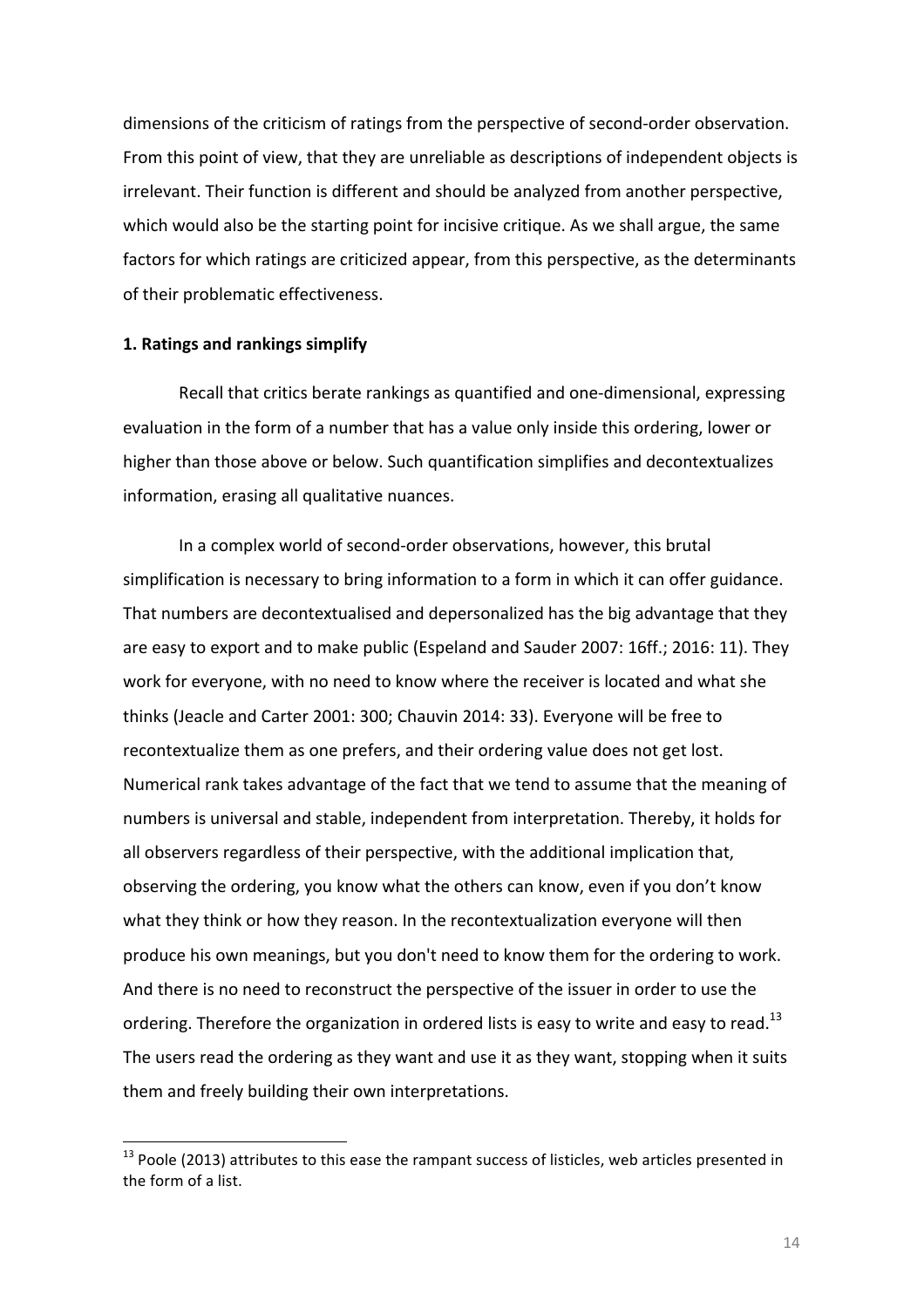Quantification is also criticized because it does not refer to the quality of the objects - but this again has advantages: it makes quantification compatible with irreducible singularity of the listed items. As Simmel (2004: 221) observed, money does the same, expressing the value of each object with a number (its price) and making it comparable with every other object, regardless of its quality, its emotional value, and its position on the market. The price does not take into account the fact that the money was won in gambling or was a gift from the grandparents, that the object is mass-produced or handmade, or that it can be bought on the market or, as the family jewels, is not for sale. Numbers unite and separate: each object expressed in numerical form is comparable to any other, but it is also different (bigger or smaller) from any other object.

The ordered list is a highly fungible and flexible form of organization. Rankings work because they can compare their objects without making them strictly commensurable (Stark 2011: 321), i.e., without claiming to coordinate the perspectives of the observers, which remain inaccessible.

### **2. Ratings and rankings are intransparent**

Ratings are black boxes: their structure, criteria, algorithms, and procedures are confidential, hidden to the view and the intervention of the public. In all fields in which they operate, the power of ratings grows together with their obscurity. This intransparency is suspect because it suggests that something shady is intentionally concealed. But would genuine transparency be possible? And would it be desirable?

In a world of second-order observation, an increase in transparency is often no advantage. In auditing, efficient evaluation requires a "substantial darkness" and a certain degree of imprecision about the purposes and meanings of the enterprise (Power 1997: 16). The decisions underlying the evaluation could always be different. Transparency highlights first of all this contingency, and in many cases the spread of information undermines the trust necessary for the functioning of rating organizations, thereby increasing conflicts. More transparency does not necessarily lead to better decisions; instead, it generates a situation where informed observers can lose trust in the decision makers, who then have less authority to make good decisions (Tsoukas 1997: 840; Strathern 2000). The spread of information, moreover, has self-referential effects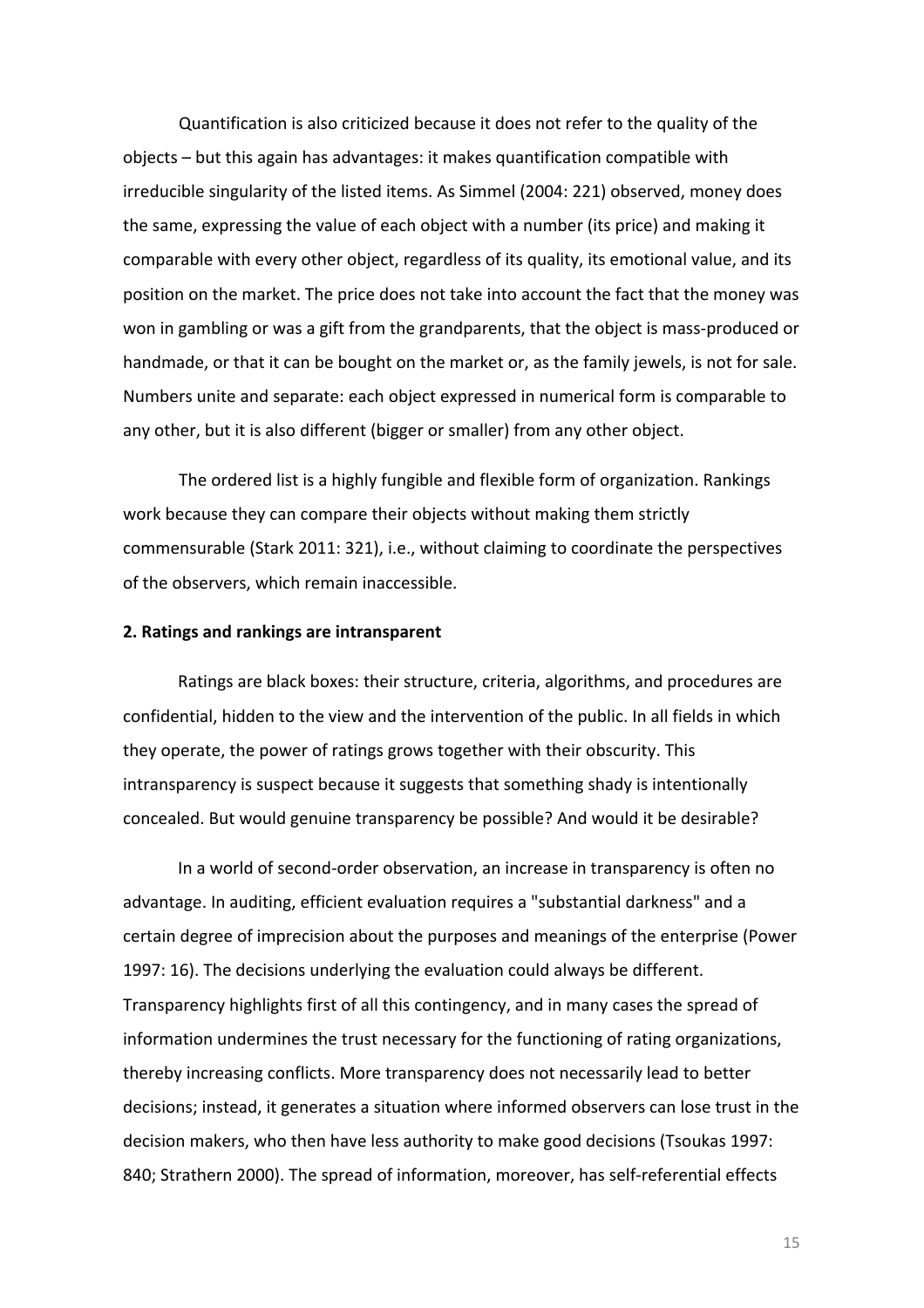that produce further complexity. As shown in the discussion about reactivity (Espeland and Sauder 2016), the rated entities observe the rating and its criteria and change accordingly - becoming more and more intransparent.

On the other hand, in a complex world of observers who observe each other and know that they are being observed, also the dependence of the evaluators from the evaluated (producing the widespread mistrust in judges who are paid by the judged) has advantages.<sup>14</sup> If genuine transparency is neither possible nor desirable, the form of transparency offered by ratings can become an element of self-branding of an institution. Requiring to be evaluated and willing to pay for it, an institution shows that it accepts the principle of transparency, and this very willingness becomes an element of its reputation (Cooley and Snyder 2015). A university exposing itself to the ranking fosters a specific connotation of its image, as a college open to competition and observable in this way. You can do otherwise, but you must find an alternative way to manage the demand for transparency, and it is not easy.

## **3. Ratings and rankings fail as forecast**

 

Ratings do not accurately describe the future. They often fail their predictions, lag behind, and are not able to anticipate rare events and surprises. The unreliability of ratings, however, is the flip side of their effectiveness: they cannot predict the future because, paradoxically, they actively contribute to shaping it.

Fallibility is inevitable for all measures expected to provide an orientation with respect to the social future, which should protect from surprises (Merton 1936). Ratings should facilitate the choice of a University, referring to the state of the world and to job opportunities 3 or 5 years after the date of the decision. But it is meaningless to expect that ratings, like any other measure, can describe our social future, because that future does not exist yet and will be produced also as a result of our present action, oriented by ratings. If everyone follows the ratings and chooses the study promising better chances of finding a job, at the end of the course the market will be saturated.

 $14$  A student, paying the tuition fees of his university, indirectly pays to be evaluated and to get a degree that will become part of his public image - but this does not usually leads to question the legitimacy of the teachers to grade him.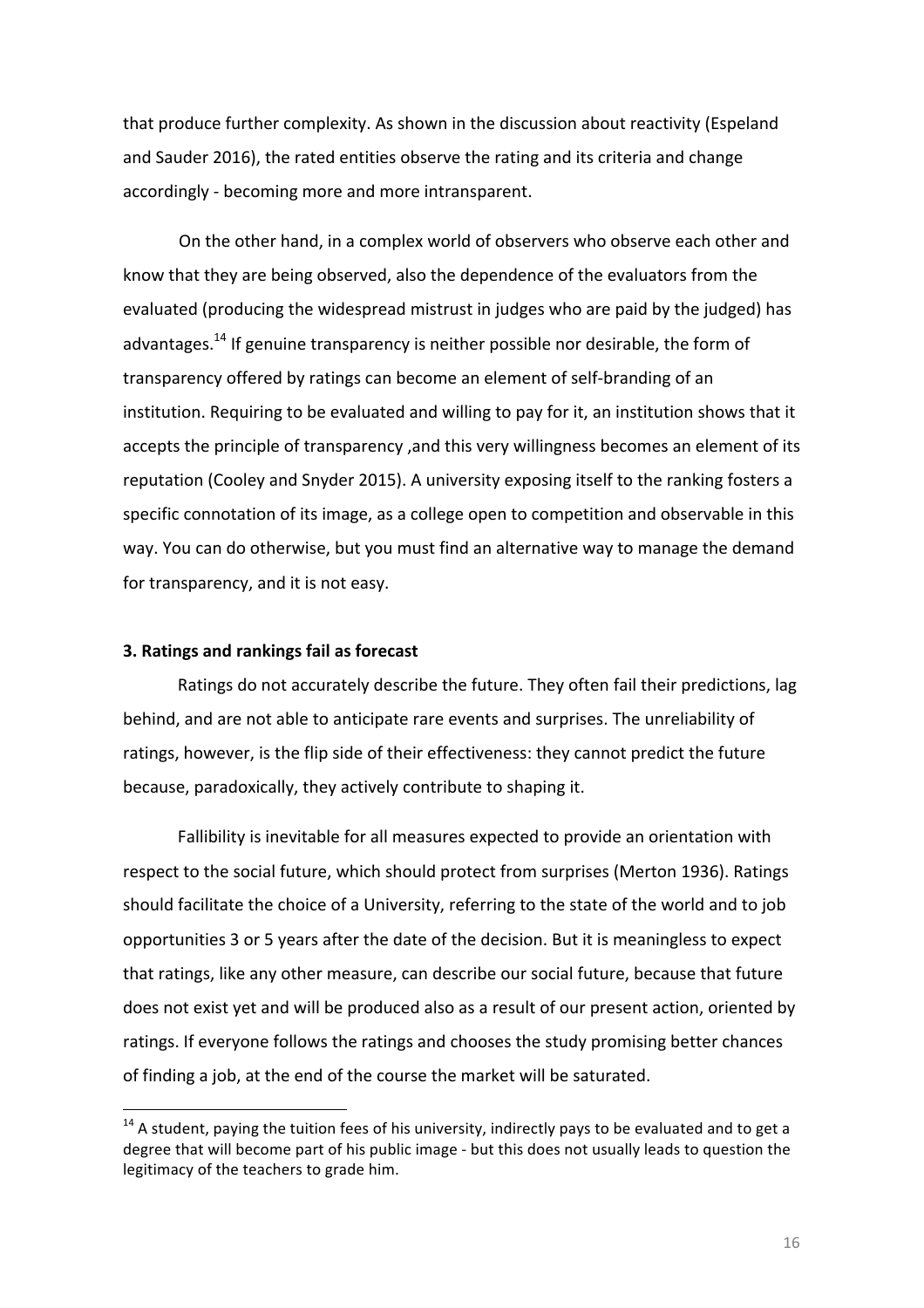The future following our actions cannon be known in advance, and happens with or without our predictions; but if we did nothing to anticipate or produce it, surprises would simply be puzzles. In conditions of absolute uncertainty one cannot decide. But since the observers are part of the world they describe, the uncertainty they must manage is not absolute. They operate under conditions of "bounded uncertainty" (Shackle 1990: 28-48), facing a future that is unknown but bound by present decisions, a future open but not random. Of the open future we can know that it depends on what we do, even if we do not know how.

Ratings deal with this uncertainty. A decision is motivated not if it correctly anticipates the future (this can be the case of not) but if it is guided by recognizable criteria that make it not arbitrary. The future depends on our decisions, even when it deviates from our expectations and appears as a surprise. The future is not bound by our expectations, but if we didn't have them or had other expectations it would come about differently. The evolution of markets often does not match the predictions of financial ratings, but this happens because ratings have been produced and circulated, changing the structure of markets. Different ratings would have produced different markets, not necessarily confirming the ratings. $^{15}$ 

Ratings offer a compass not because they make it possible to know how things will be but because they offer a standpoint so one will not drift aimlessly. If you have a financial model, for example, you can observe how markets deviated from it and learn from experience. By giving shape to our expectations about the future, ratings provide a yardstick against which we can adjust our expectations.

## **4. Ratings and rankings are not objective**

<u> 1989 - Johann Stein, marwolaethau a bh</u>

Ratings are criticized for not being neutral observations. They describe the world from their perspective, not an independent world. Ratings offer opinions among the

<sup>&</sup>lt;sup>15</sup> Under the label of *performativity*, such circular effects are the object of intensive research in economics: cf. MacKenzie 2006; at al. 2007; Esposito 2013. The much discussed reactivity of ratings is itself a case of performativity, which is linked to the basic condition that observers belong to the world they observe. Financial models are performative because they do not observe the world from outside. As Austin first highlighted in "How to do things with words" (1962) for the use of language, performativity arises because utterances do not only represent the world, they act on the world. Performative utterances are facts and have consequences.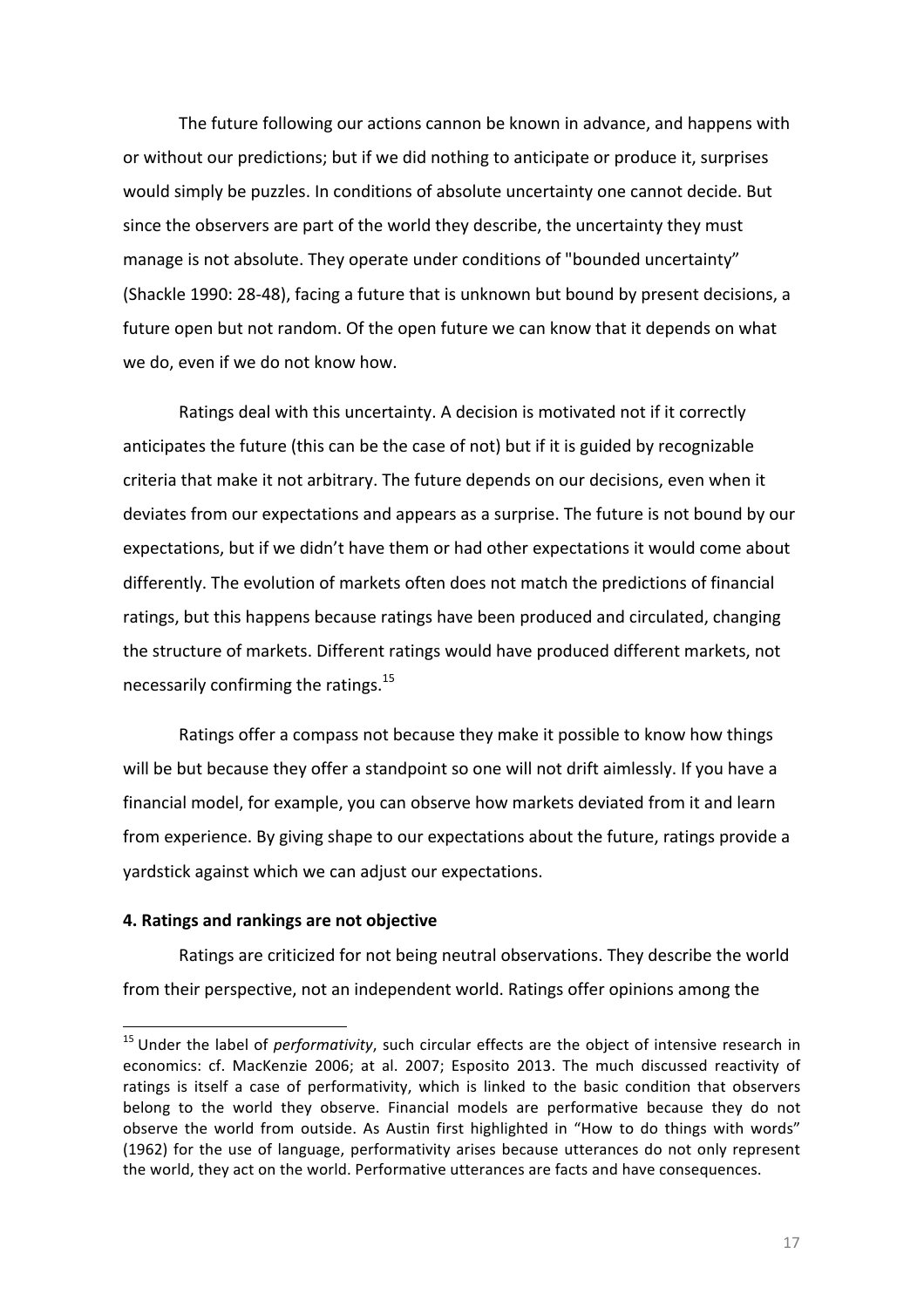others, not facts, and therefore do not seem able to provide the desired independent reference. Opinions are always contingent, i.e., they could be different. How can you rely on them and exclude arbitrariness?

But the contingency of ratings is actually a condition for their efficient functioning. Ratings do not describe; they (performatively) intervene, and thereby bind themselves. Rating practices realize a sort of neutralization of subjective elements - not a cancellation, since the judgments remain subjective, but a condition which effectively excludes arbitrariness. Lamont's study of scientific reviews, for example, shows that evaluators almost always perceive the procedures as fair, selecting the best candidates not in spite of subjective elements, but precisely because of them: "Evaluation would be impossible without extra-cognitive elements" (Lamont 2009: 19; also Kieser 2010). Once initiated, the process binds itself and gains the necessary legitimacy that does not derive from the objectivity of the judgment (which is always debatable) but from the process itself. 

Kreiner (2012) shows that the criteria that make the evaluations in architectural competitions binding and not arbitrary arise during the proceedings and cannot be established in advance. They cannot be objective and univocal, because this would unduly bind the development of the procedure. Thus, the criteria stated at the beginning will be empty and generic. The competition brief that initiates the procedure is utterly vague in order to allow the competitors to interpret it each in their own way as they develop their projects. In the course of the evaluation a project emerges as the winner. And it is this project that becomes the point of reference for clarifying the winning criteria, thereby retrospectively solving the ambiguity of the starting point. The choice at this point become motivated and almost necessary: the winning project is the one that best meets the requirements of the call, which are now clear and defined.<sup>16</sup>

<u> 1989 - Johann Stein, marwolaethau a bh</u>

 $16$  Schulz et al. 2001: 37 attribute to a similar effect the stickiness of rankings. Under conditions of high complexity it is difficult to understand how to deal with the heterogeneity of individual cases, and the items at the top become the reference for setting the criteria of judgment - and then they tend to remain at the top also when the criteria change. In university rankings, therefore, Harvard, Princeton, Stanford and Yale are always in the top five because they set the standard the ranking refers to.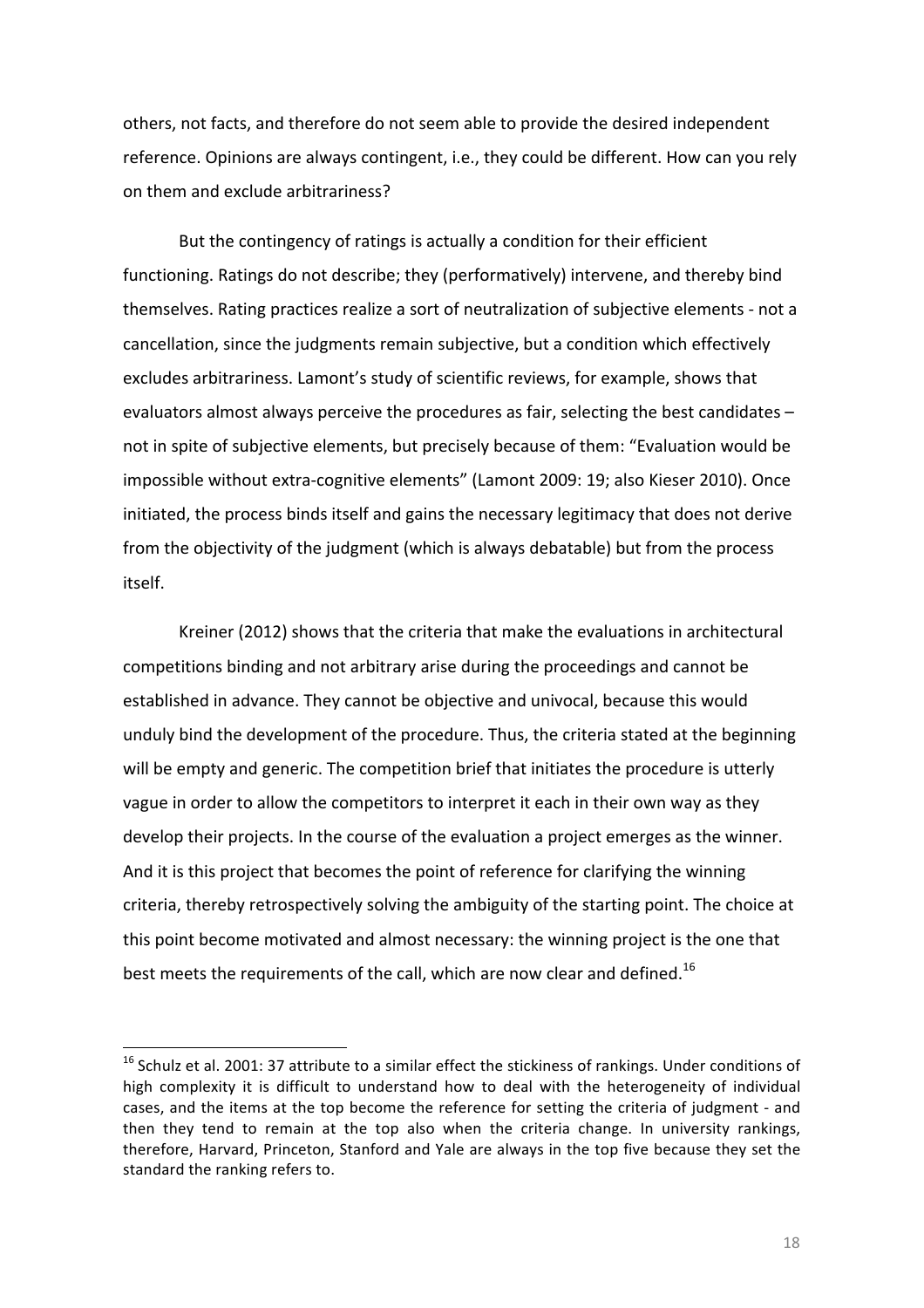In an enormously complex world, with different contexts and different perspectives, objectivity becomes impossible and would not even be convenient. If objectivity requires being the same to all observers at all times and in all circumstances, the claim of objectivity would become an unbearable burden, since circumstances and moments are always different and essentially unpredictable. Contingency means the ability to adapt to the context - but does not mean lack of control. Ratings and raters follow shared and controlled procedures, which make the result, although not predictable a priori, anything but arbitrary. It could have been different, but given the procedure and the specific circumstances, it emerges as correct for all participants and can no longer be changed. This allows ratings to perform the task for which objectivity is usually required: to serve as a common reference for all observers (but with much higher flexibility).

#### **CONCLUSION: FROM THE RANKED SOCIETY TO THE SOCIETY OF RANKINGS ?**

The processions of medieval Europe enacted the ranked orders of feudal society. Within each order, feudal society paraded in ranks. Among the clergy: cardinals, archbishops, bishops, priests; among the nobility: lords, barons, knights, squires; among the laborers: freemen, yeomen, servants, serfs (in the rural areas) and the ranked order of crafts (in the towns) (Duby 1980: 74, 171: Hilton 1992). Today's processions scroll past on screens: Google page ranks, Top 10 and Top 100 Lists, and the other ratings and rankings that we have argued are the guides to navigate the uncertainties of our relationship with the world, with society, and with ourselves. The two types of processions, of course, could not be more different. But yet they bear a similarity because each type of ordering provides answers (in an entirely different modality) to the fundamental questions of the order of society and of one's standing.

The social hierarchies of ancient and medieval societies, ranked from the monarch to nobles to the lower classes down to the serfs and slaves, appeared as the only possible form of order, corresponding to the general order of the universe from God to the angels to men to the animals down to inanimate objects like stones (Duby 1980: 110-19; Meier 1980). In this sense hierarchy was conceived as an objective and indisputable disposition, assigning to each person one and only one position with corresponding moral qualities and social expectations (Dumont 1980). As in the cosmos,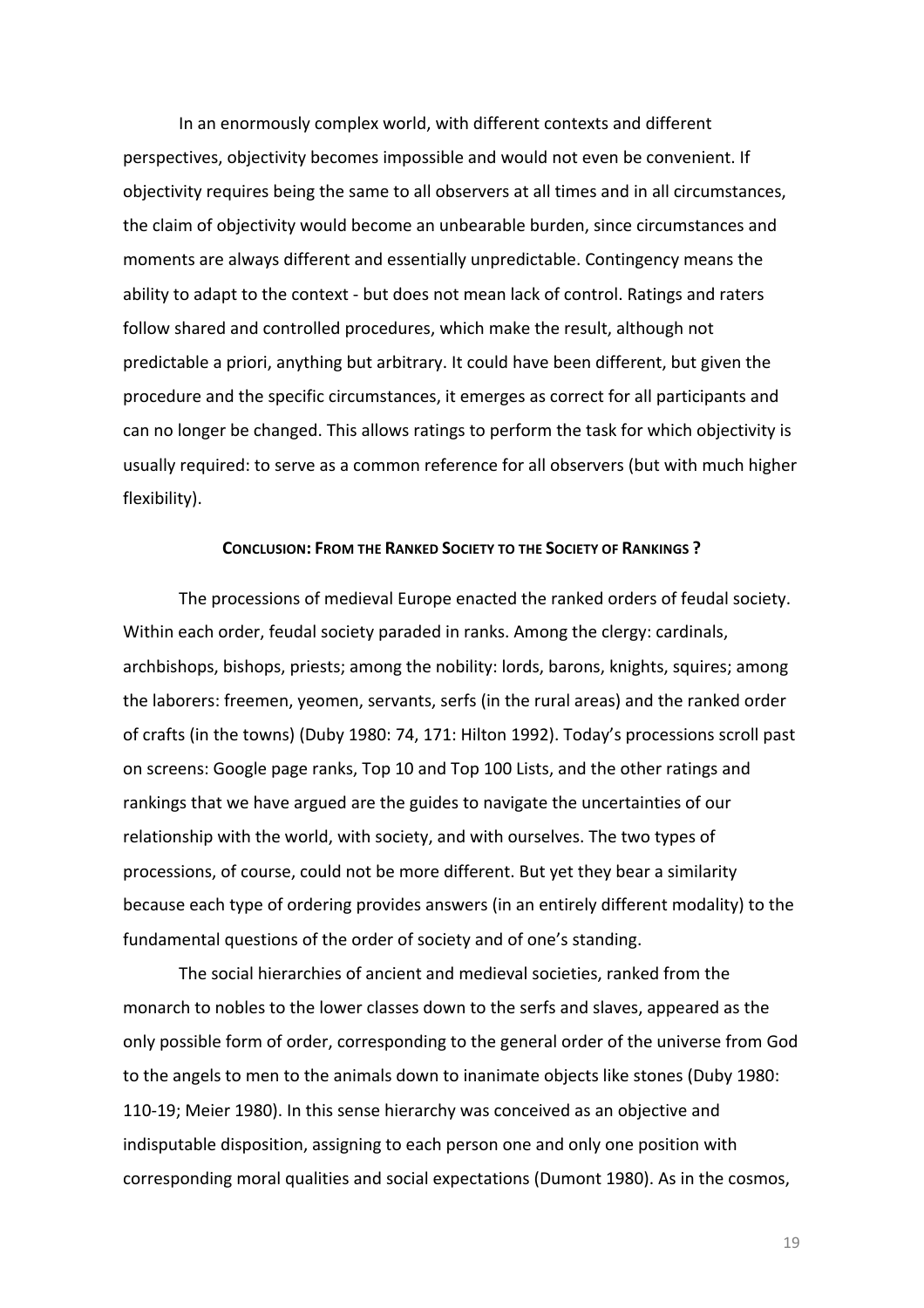where origin determined the nature of things, so in social life birth determined the characteristics and opportunities of people. This disposition could not change, no more than the member of a species (a horse) could move to a different species (a dog). Individuals could have more or less different behaviors, but in this view a plebeian, as virtuous and successful and possibly rich, could nonetheless not become a nobleman no more than a decayed nobleman could become a peasant (Luhmann 1997: 689). Religious and other processions were a ritual and literal confirmation of one's standing within such a hierarchical order.

Where the social order corresponded to the order of the world, already established and known by all, rank order was the premise of observation, not its result. There were no rankings in a ranked society. The orderings of today, expressed in the rankings of evaluative lists, correspond to a very different need. Modern society is complex and contingent primarily because it does not rely on the assumption of a single order, given and shared by all. It is a heterarchical and polycentric society, in which different hierarchies and orderings intertwine and reproduce, none of which can claim to be dominant, or even to be fixed (Luhmann 1997: §§ 4.8-4.11; Stark 2009: 204-212).

Rankings, like the institutions studied in François et at. (2014), are not stable and unquestionable as the traditional rank hierarchy, but are born and die. Not all rankings are successful, and even those which do can be replaced by other guidelines. The success and ability of rankings to act as a reference do not depend as the order of pre-modern societies on the claim to correctly describe the world. Instead, they depend on the ability to build up a reference audience. One uses them "if one is not alone in doing so and can realize it" (François et al. 2014: 63).

The conditions of success of ratings are described in Lucien Karpik's study (2000) on the Michelin "red guide", which traces the history of the famous vademecum reconstructing the transformations of its function. At its beginning in 1900 it was a "technical guide" offering practical objective information for the journey, such as the availability of repair shops and service stations, the list of doctors, hotels, sites of cultural interest. The real success of the guide, however, came a few decades later, when since 1933 the guide provided an evaluation and a hierarchy of restaurants, making choices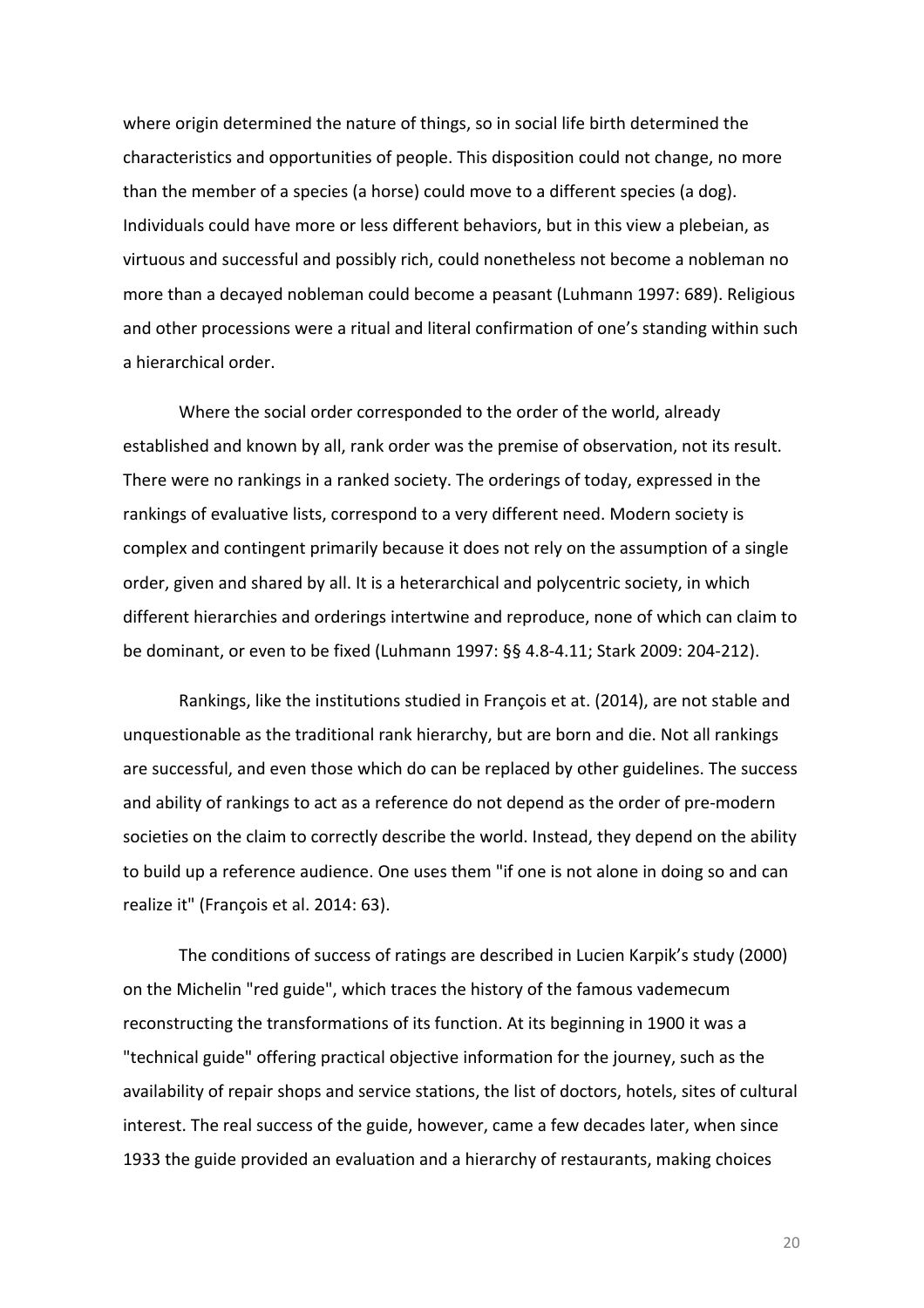that could be different and can be criticized (also because in the meantime competitors as the Guide Hachette began to appear). In the following years the guide became more and more contingent and subjective, but its success continued to grow. Karpik explains it by referring to the parallel development in France of a public of cultured travelers and gourmeurs, who are trained on the guide and constitute its audience. This public is not looking for objective information. In consulting the Michelin guide, its readers recognize themselves as belonging to the elite of connoisseurs of cuisine, who share the same taste, interests and criteria (labled a "likeminded community" by Jeacle and Carter 2001: 300). In reading the reviews of restaurants, the users observe and know the other readers, and eventually themselves as belonging to this group.

This kind of mechanism is not limited to gastronomic guides. The authority and authoritativeness of rankings and guides increasingly relies on participation and not on external factors (Shay and Pinch 2006). The success of the evaluation process involves the contemporary creation of an audience and of the world to be assessed, and in this view is by no means arbitrary. The judgment is correct because it provides an adequate and reliable description - not of an objective world shared by everyone, but of the specific world created by the rating and observed by its observers. When a rating is successful, its self-fulfilling prophecies become correct without being "true."<sup>17</sup> Who reads the Michelin guide does not only read what the reviewer who visited a particular restaurant liked or not liked, but what the whole community of readers of the Michelin guide (to which she himself belongs) knows about that restaurant and the general opinion – she is informed about the readers, not about the reviewer or about the restaurant.

Other ratings fail, not because they were not "real" or not "correct," but because they failed to attract the attention of observers and to create their own reference world. Their arbitrariness becomes then immediately apparent: why should I care for the whimsical idiosyncratic opinions of a cookery enthusiast rather than another? The same happens when an institution "dies": when a reference is no longer able to create its own

 $17$  This new field "is neither true nor false; rather, what we call 'truth' is established within this new field"(Kornberger and Carter 2010: 338).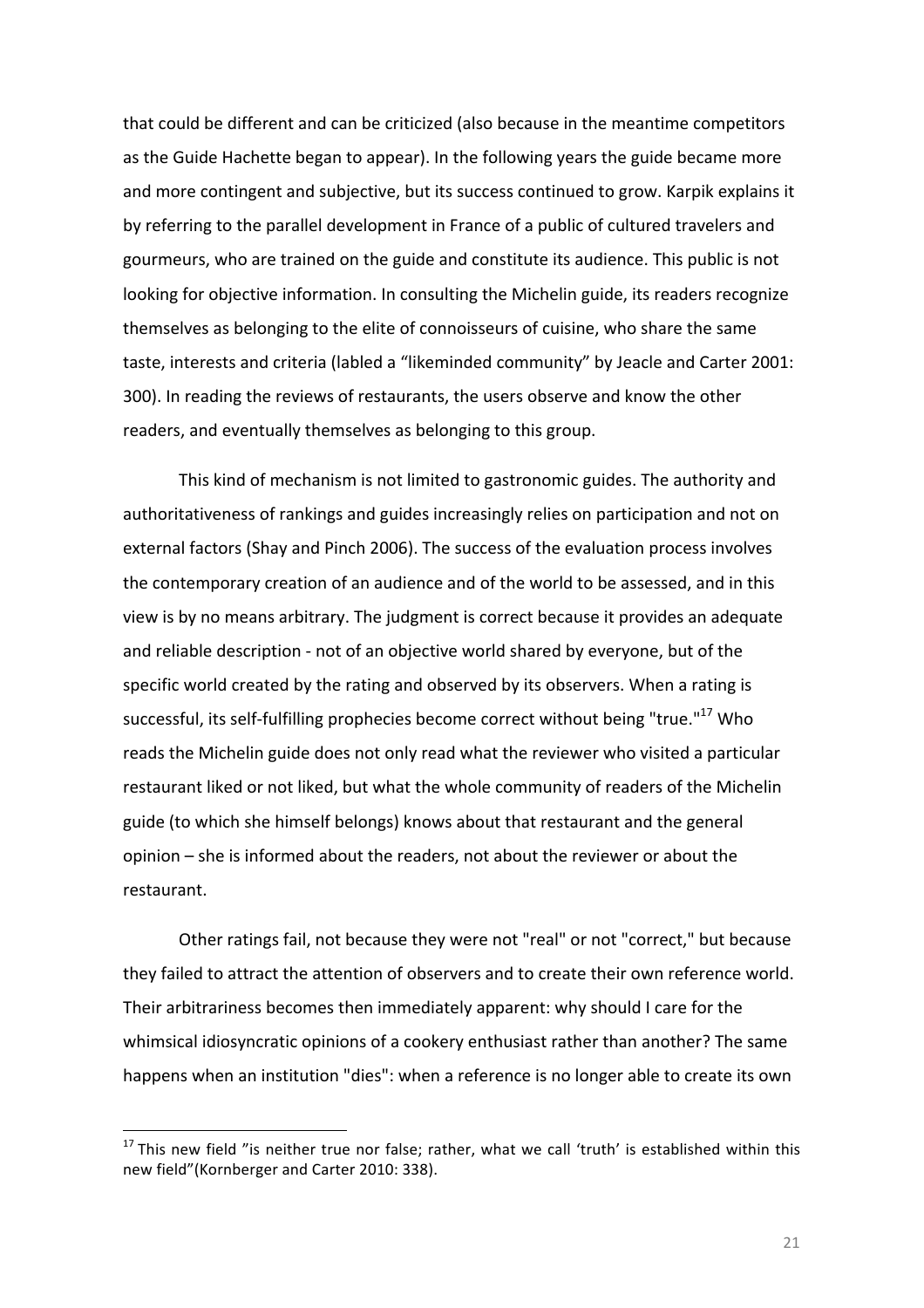public, one goes back to the "verdict of experience" (Francois et al. 2014: 232), that is, to first-order observation. Observation returns to refer directly to objects.

But first-order observation is not enough. We live in a world of situated and provisional orders, that hold and are not arbitrary precisely because of their contingency. This contingency also affects the structuring of individual identity. In society and in a world that do not have an indisputable and permanent order, also knowing who one is and how and where one stands is today perplexing. Ratings and rankings are tools to get an orientation in such a world  $-$  at a general and at a personal level. Whereas the ratings of Standard and Poors or the college rankings of *U.S. News and World Report* are used to observe the world that others observe, the numerous Top 10 or Top 100 lists in cultural fields are used for another need. Here the observation of others provides a reference point to observe oneself.

Consider the choice of a novel. Even when we look for a book for ourselves, as an experience or as entertainment, we cannot do so without referring to others. But we are not interested in just any others. Of interest is a specific portion of the public, namely, we want to know *what appeals to people like ourselves* – using whatever criteria we recognize and refer to when building our identity. Therefore in the cultural and "experiential" fields there are a multiplicity of different ratings, referring to different portions of the public: the ratings of the *New York Review of Books* and of the *London Review of Books* but also those of the *Jewish Review of Books*, the *Catholic Review of* Books, Oprah's Book Club list, and yet ever more finely grained niche listings. These ratings give an orientation not so much to know the world, as to know oneself through the experience of the world: a given novel, but also tasting certain foods or wines (Hennion 2015) serves at the same time to mark the membership in a group and to form one's own identity through this membership.

As was the case for pre-modern rank orders, so the order provided by rankings seems to become an indispensable reference, even if today's reference point is always changing, must continually be updated, and contributes to rather than eliminates uncertainty and anxiety. As we saw, ratings and rankings base their credibility on their ability to manage and use contingency, thereby orienting second-order observation. The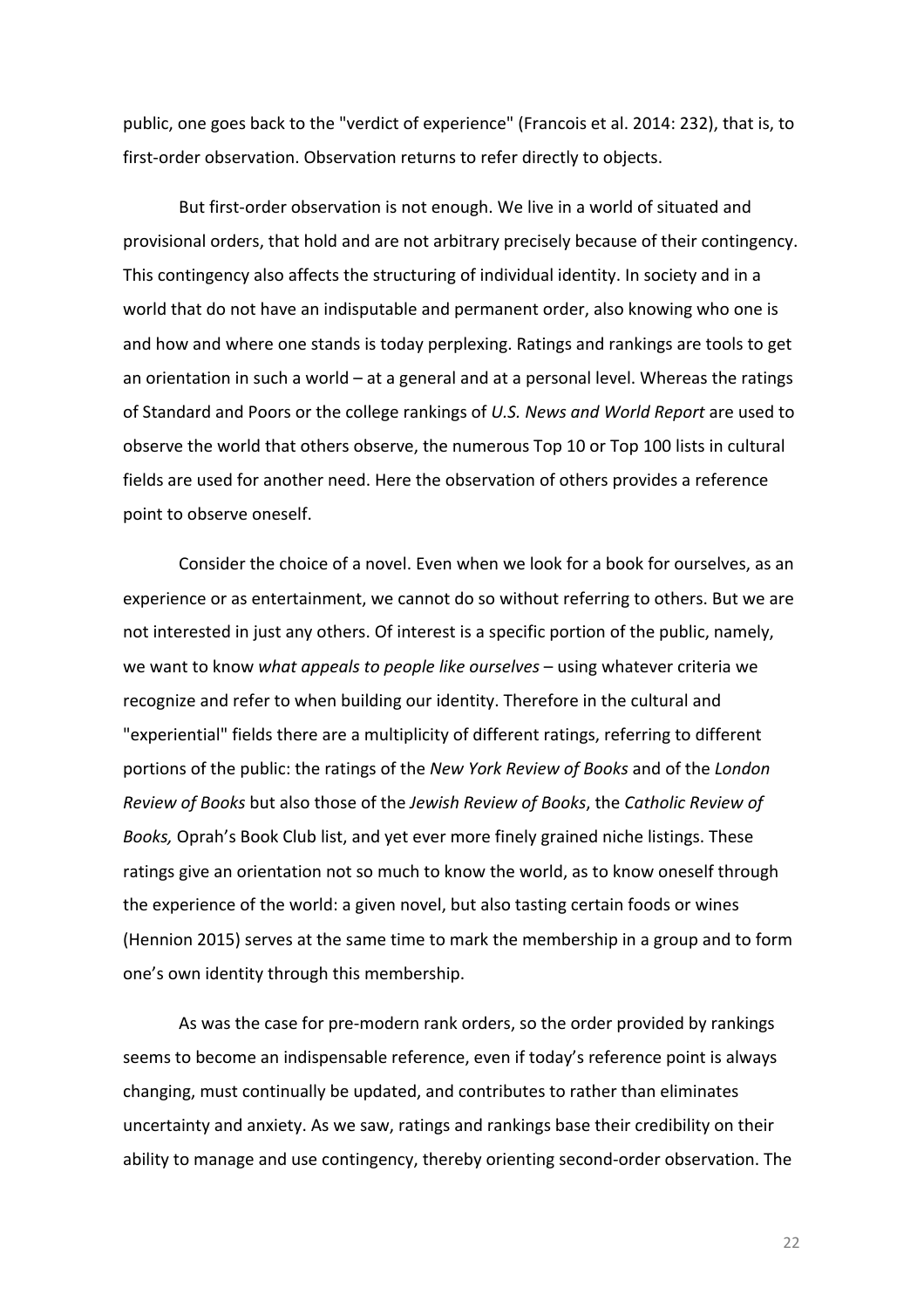ordering they produce is not (or should not be) arbitrary, even if it depends on circumstances and is generated together with them. The order of the ranking helps then to organize the world, the relationships with others and with things. It also helps to observe oneself. While the pre-modern person always knew who he/she was and what his/her place was, privileged or not, in our society identity is increasingly mobile and negotiated, a source of ambitions and frustrations. And above all, it must always be confirmed. 

Gary Shteyngart's novel, Super Sad True Love Story (2011) radicalizes this condition describing a world in which everyone is wearing a device (an äppärät) continuously producing a rating that can also be read by others. In this society of rankings, the rating is crucial for constructing a reference point, revealed when the crisis that closes the novel renders the äppärät useless. Without the guidance provided by the rankings, young people are caught in the grip of a modern form of deep anomie, some even committing suicide. As Shteyngart's narrator, Louie, observed about one of these young suicides: "One wrote, quite eloquently, about how he 'reached out to life,' but found there only 'walls and thoughts and faces,' which weren't enough. He needed to be ranked, to know his place in this world" (Shteyngart 2011: 270). The world "out there" offers objects (walls), discourses (thoughts), and relationships with others (faces), which are not enough as long as they remain references for first-order observation. Only at the second-order do they become significant for building identity, and for this we now apparently need ratings and rankings.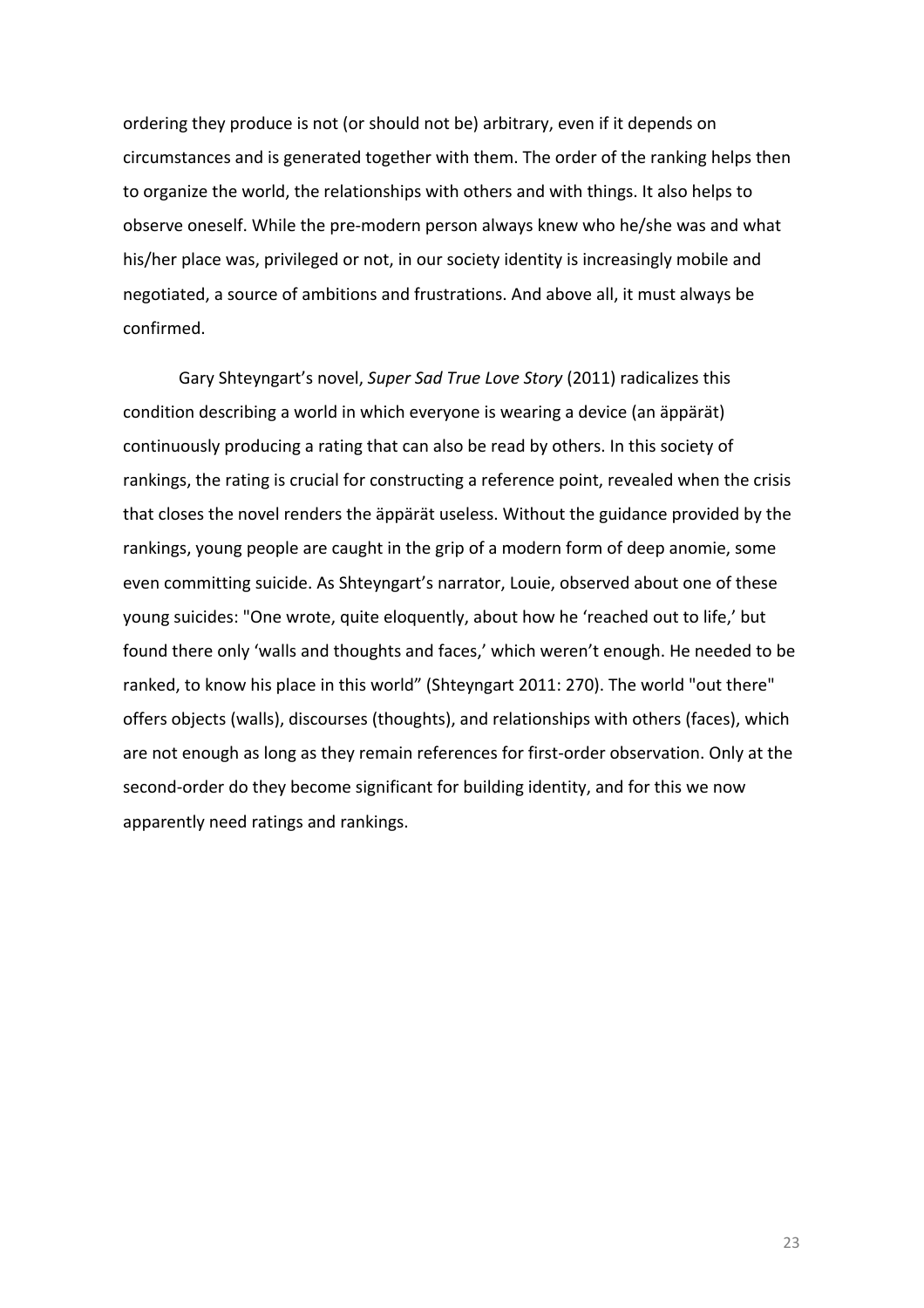#### **REFERENCES**

Ayeh, Julian K., Au, Norman and Law, Rob (2013) Do We Believe in TripAdvisor? Examining Credibility Perceptions and Online Travelers' Attitude toward Using User-Generated Content. *Journal of Travel Research* 52(43): 437-452.

Aust, Jérôme and Musselin, Christine (2014) The reconfiguration of the French university *landscape as an indirect consequence of the Shanghai rankings, or how rankings* indirectly affect the design of higher education systems. Paris, manuscript.

Austin, John L. (1962) *How to do things with words*. London: Oxford University Press.

Beck, Ulrich (1986) Die Risikogesellschaft: Auf dem Weg in eine andere Moderne. Frankfurt a.M.: Suhrkamp.

Blank, Grant (2007) Critics, Ratings and Society. The Sociology of Reviews, Lanham (Maryland): Rowman & Littelefield.

Chauvin, Pierre-Marie (2014) Extension du domaine de la note. Pp.70-97 in François, Pierre Vie et mort des institutions marchandes. Paris: Presses de Sciences Po.

Cooley, Alexander and Snyder, Jack (eds) (2015) *Ranking the World. Grading States as a* **Tool of Global Governance.** Cambridge (Mass.): Cambridge University Press.

- Duby, Georges (1980) The Three Orders : Feudal Society Imagined, translated by Arthur Goldhammer. Chicago: University of Chicago Press.
- Dumont, Louis (1980) Homo Hierarchicus: The Caste System and Its Implications. Chicago: University of Chicago Press.

Eco, Umberto (2009) *Vertigine della lista*. Milano: Bompiani.

- Espeland, Wendy N., and Sauder, Michael (2007) Rankings and Reactivity. How Public Measures Recreate Social Worlds. *AJS* 113(1): 1-40.
- Espeland, Wendy N., and Sauder, Michael (2016) *Engines of Anxiety. Academic Rankings, Reputation, and Accountability.* New York: Russel Sage Foundation.
- Espeland, Wendy N., and Stevens, Mitchell L. (2008) A Sociology of Quantification. *European Journal of Sociology* 49(03): 401-436.
- Esposito, Elena (2013) Economic Circularities and Second-Order Observation: The Reality of Ratings. *Sociologica* 2. doi: 10.2383/74851.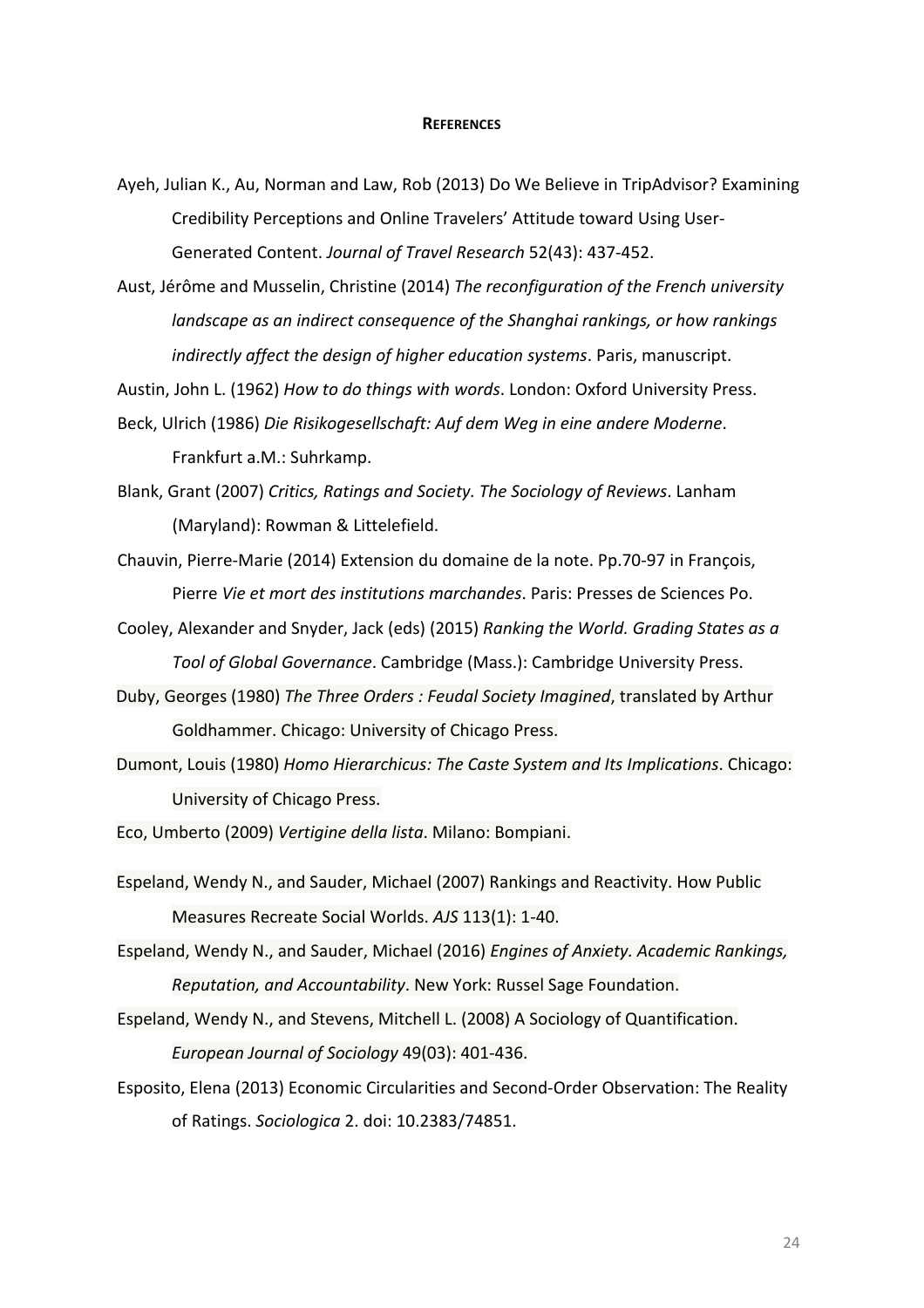Esposito, Elena (2017) Organizing without Understanding? Lists in Ancient and in Digital Cultures. Zeitschrift fur Literaturwissenschaft und Linguistik 47(3): 351-359.

Felton, James et al (2008) Attractiveness, easiness and other issues: student evaluations of professors on Ratemyprofessors.com. Assessment & Evaluation in Higher *Education* 33(1): 45-61.

von Foerster, Heinz (1981) Observing Systems. Seaside (Cal.): Intersystems Publications.

- François, Pierre (ed) (2014) Vie et mort des institutions marchandes. Paris: Presses de Sciences Po.
- Grewal, Rajdeep., Dearden, James A. and Lilien, Gary L. (2008) The University Rankings Game: Modeling the Competition among Universities for Ranking. The American *Statistician* 62(3).
- Gerlitz, Carolin, and Lury, Celia (2014) Social media and self-evaluating assemblages: On numbers, orderings and values. Distinktion: Scandinavian Journal of Social Theory 15(2): 174-188.
- Guyer, Jane I. (2010) The eruption of tradition? On ordinality and calculation. *Anthropological Theory* 10: 123-131.
- Hazelkorn, Ellen (2011) *Rankings and the Reshaping of Higher Education: The Battle for World-Class Excellence*. New York: Palgrave-Macmillan.
- Hennion, Antoine (2015) Paying Attention: What is Tasting Wine about? Pp. 37-56 in Ariane Antal, Michael Hutter and David Stark (eds) Moments of Valuation: *Exploring Sites of Dissonance*. Oxford: Oxford University Press.
- Hilton, Rodney H. (1992) *English and French Towns in Feudal Society: A Comparative* Study. Cambridge: Cambridge University Press.

Jeacle, Ingrid and Carter, Chris (2001) In TripAdvisor we trust: Rankings, calculative regimes and abstract systems. *Accounting, Organizations and Society* 36: 293-309.

Karpik, Lucien (2000) La Guide rouge Michelin. *Sociologie du Travail* 42(3): 369-389.

Karpik, Lucien (2007) L'économie des singularités. Paris: Gallimard.

Kornberger, Martin and Carter, Chris (2010) Manufacturing competition: how accounting practices shape strategy making in cities. *Accounting, Auditing & Accountability Journal* 23(3): 325-349.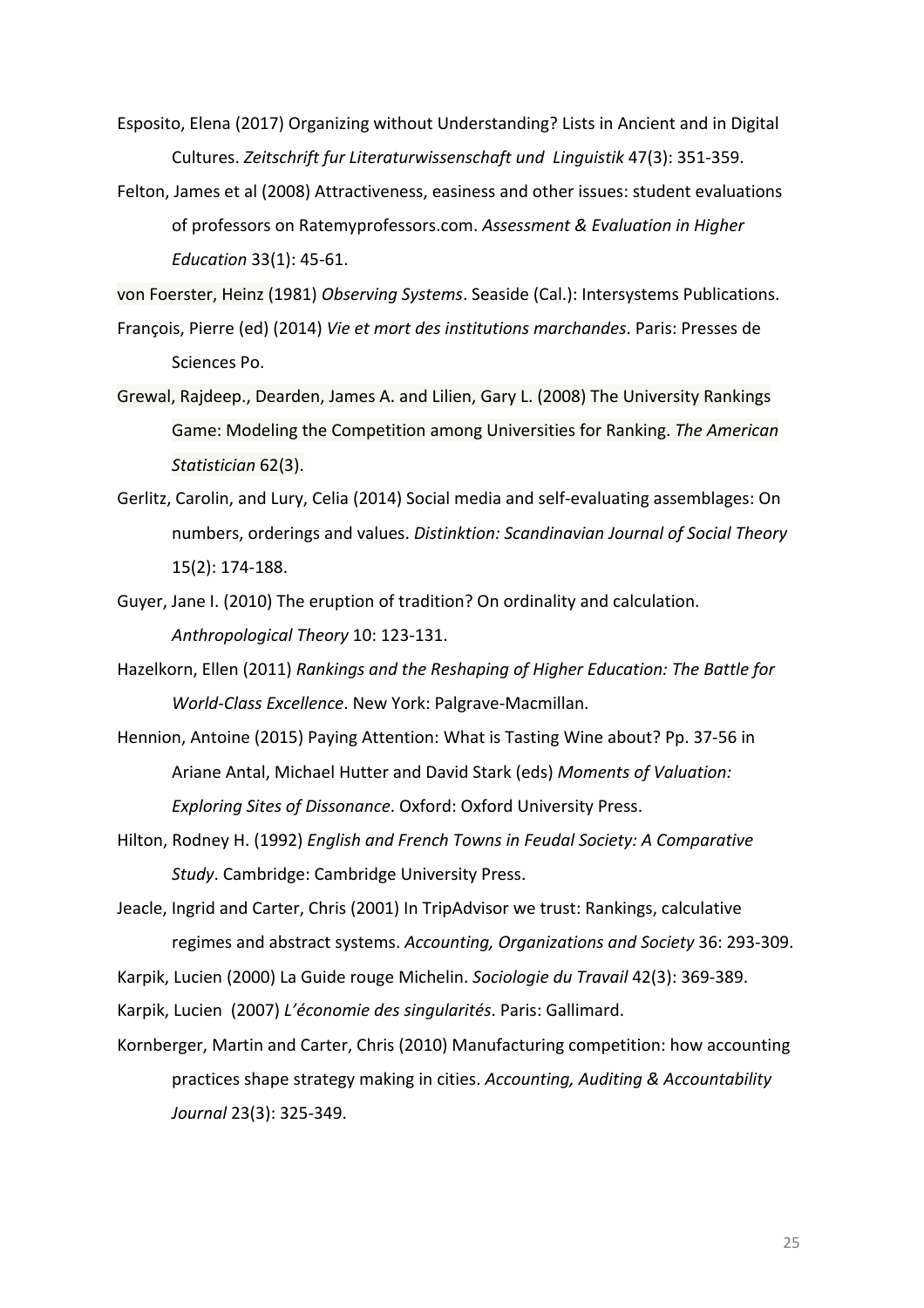- Kreiner, Kristian (2011) Organizational Decision. Mechanisms in an Architectural Competition. Pp. 399-429 in Lomi, A. and Harrison, J. R. (eds) The Garbage Can *Model of Organizational Choice: Looking Forward at Forty. Bingley: Emerald.*
- Kugel, Seth (2018, August 11) Don't Let TripAdvisor Kill Adventure. The New York Times, NY.
- Lamont, Michèle (2009) How Professors Think. Inside the Curious World of Academic Judgment. Cambridge (Mass.): Harvard U.P.
- Langohr, Hervig M., and Langohr, Patricia T. (2008) *The Rating Agences and their Credit Ratings. What They Are, How They Work and Why They Are Relevant*. Chichester: Wiley.
- Levich, Richard M., Majnoni, Giovanni, and Reinhart, Carmen M. (2002) *Ratings, Rating* Agencies and the Global Financial System. New York: Kluwer.
- Luhmann, Niklas (1984) Soziale Systeme. Frankfurt a.M.: Suhrkamp.
- Luhmann, Niklas (1991) Soziologie des Risikos. Berlin and New York: de Gruyter.
- Luhmann, Niklas (1997) Die Gesellschaft der Gesellschaft. Frankfurt a.M.: Suhrkamp.
- MacKenzie, Donald (2006) An Engine, Not a Camera. How Financial Models Shape *Markets*. Cambridge, MA: MIT Press.
- MacKenzie, Donald, Mouniesa, Fabian, and Siu, Lucia (eds). (2007) *Do Economists make Markets?* Princeton: Princeton University Press.
- Mennicken, Andrea (2016) Numbers and Lists: Ratings and Rankings in Healthcare and the Correctional Services. London: LSE manuscript.
- Merton, Robert K. (1936) The Unanticipated Consequences of Purposive Social Action. *American Sociological Review* 1: 894-96 and 898-904.
- Miller, Peter (2001) Governing by Numbers: Why Calculation Practices Matter. Social *Research* 68: 379-396.
- Morin, Edgar (1985) Le vie della complessità. Pp.49-60 in Bocchi G. and Ceruti M. (eds), *La sfida della complessità*. Milano: Feltrinelli.
- Musselin, Christine (2010) Universities and pricing on higher education markets. Pp. 75-90 in Mattheou D. (ed) *Changing Educational Landscapes. Educational Policies, Schooling Systems and Higher Education - A Comparative Perspective*. Berlin—New York: Springer.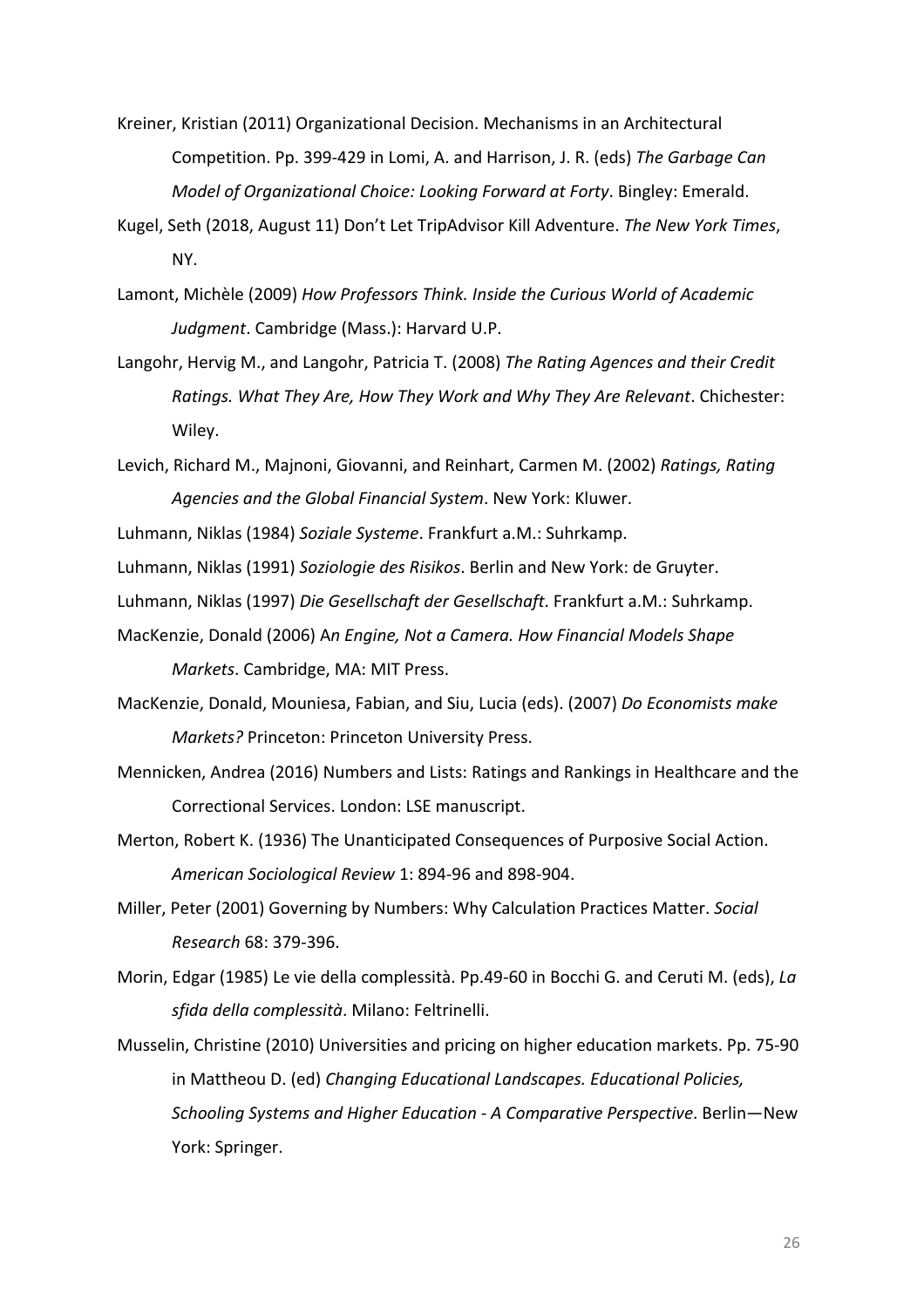Partnoy, Frank (2002) The Paradox of Credit Ratings. Pp.65-84 in Levich R.M., Reinhart C., and Majnoni G. (eds), Ratings, Rating Agencies, and the Global Financial System. New York: Kluwer.

Policano, Andrew J. (2005) What Price Rankings? *BizEd* September-October: 26-32.

- Pollock, Neil I, and D'Adderio, Luciana (2012) Give me a two-by-two matrix and I will create the market: rankings, graphic visualisations and sociomateriality. *Accounting, Organizations and Society* 37: 565-586.
- Poole, Steven (2013, November 12) Top nine things you need to know about 'listicles'. Steven Poole on the crucial facts about the internet phenomenon of written lists. *The Guardian*, London.
- Poon, Martha (2007) Scorecards as devices for consumer credit: the case of Fair, Isaac & Company Incorporated. The sociological review, 55(s2): 284-306.

Power, Michael (1997) The Audit Society. Rituals of Verification. New York: Oxford U.P.

- Reinhart, Carmen (2002) Sovereign Credit Ratings Before and After Financial Crises. Pp. 251-268 in Levich R.M., Reinhart C., and Majnoni G. (eds), *Ratings, Rating* Agencies, and the Global Financial System. New York: Kluwer.
- Schultz, Majken, Mouritsen, Jan and Gabrielsen, Gorm (2001) Sticky Reputation: Analyzing a Ranking System. *Corporate Reputation Review* 4: 24-41.
- Scott, Susan G. and Orlikowski, Wanda (2012) Reconfiguring relations of accountability: Materialization of social media in the travel sector. Accounting, Organizations and *Society* 37: 26-40.
- Shackle, George L. S. (1990) *Time, Expectations and Uncertainty in Economics*. Aldershot (England): Elgar.
- Shay, David, and Pinch, Trevor (2006) Six degrees of reputation: The use and abuse of online review and recommendation systems. *First Monday* 11(3).
- Shear, Michael D. (2014 May 25) The Colleges Rattled as Obama Seeks Rating System, The *New York Times*, NY.
- Shteyngart, Gary (2011) Super Sad True Love Story. New York: Random House.

Simmel, Georg (2004) The Philosophy of Money. London: Routledge.

Sinclair, Timothy J. (2010) Credit Rating Agencies and the Global Financial Crisis. *Economic Sociology Newsletter* 12: 4-9.